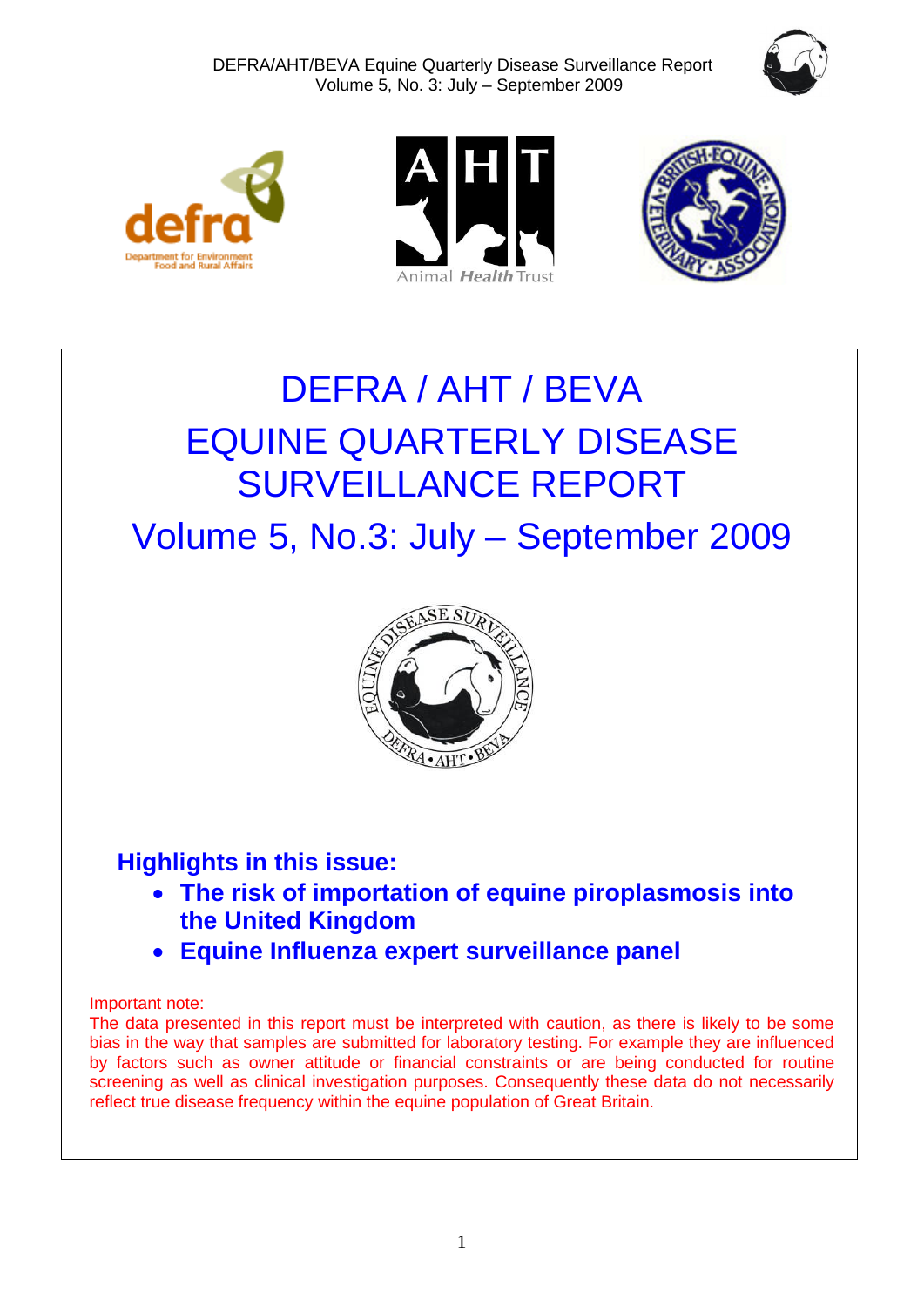

# **TABLE OF CONTENTS**

| <b>INTRODUCTION</b>                                                     | 3        |
|-------------------------------------------------------------------------|----------|
| <b>VIROLOGY DISEASE REPORT FOR THE THIRD QUARTER OF 2009</b>            | 7        |
| <b>VIROLOGICAL DIAGNOSES FOR THE THIRD QUARTER OF 2009</b>              | 8        |
| THE EQUINE INFLUENZA EXPERT SURVEILLANCE PANEL                          | 9        |
| <b>TOXIC AND PARASITIC DISEASE REPORT FOR THE THIRD QUARTER 2009</b>    | 14       |
| THE RISK OF IMPORTATION OF EQUINE PIROPLASMOSIS INTO THE UNITED KINGDOM | 16       |
| <b>REPORT ON POST-MORTEM EXAMINATIONS FOR THE THIRD QUARTER 2009</b>    | 18       |
| <b>EAST ANGLIA</b><br><b>HOME COUNTIES</b>                              | 18<br>18 |
| <b>SOUTH WEST</b>                                                       | 19       |
| <b>WEST MIDLANDS</b>                                                    | 19       |
| <b>SCOTLAND</b><br><b>NORTHERN IRELAND</b>                              | 19<br>21 |
| <b>ACKNOWLEDGEMENTS</b>                                                 | 23       |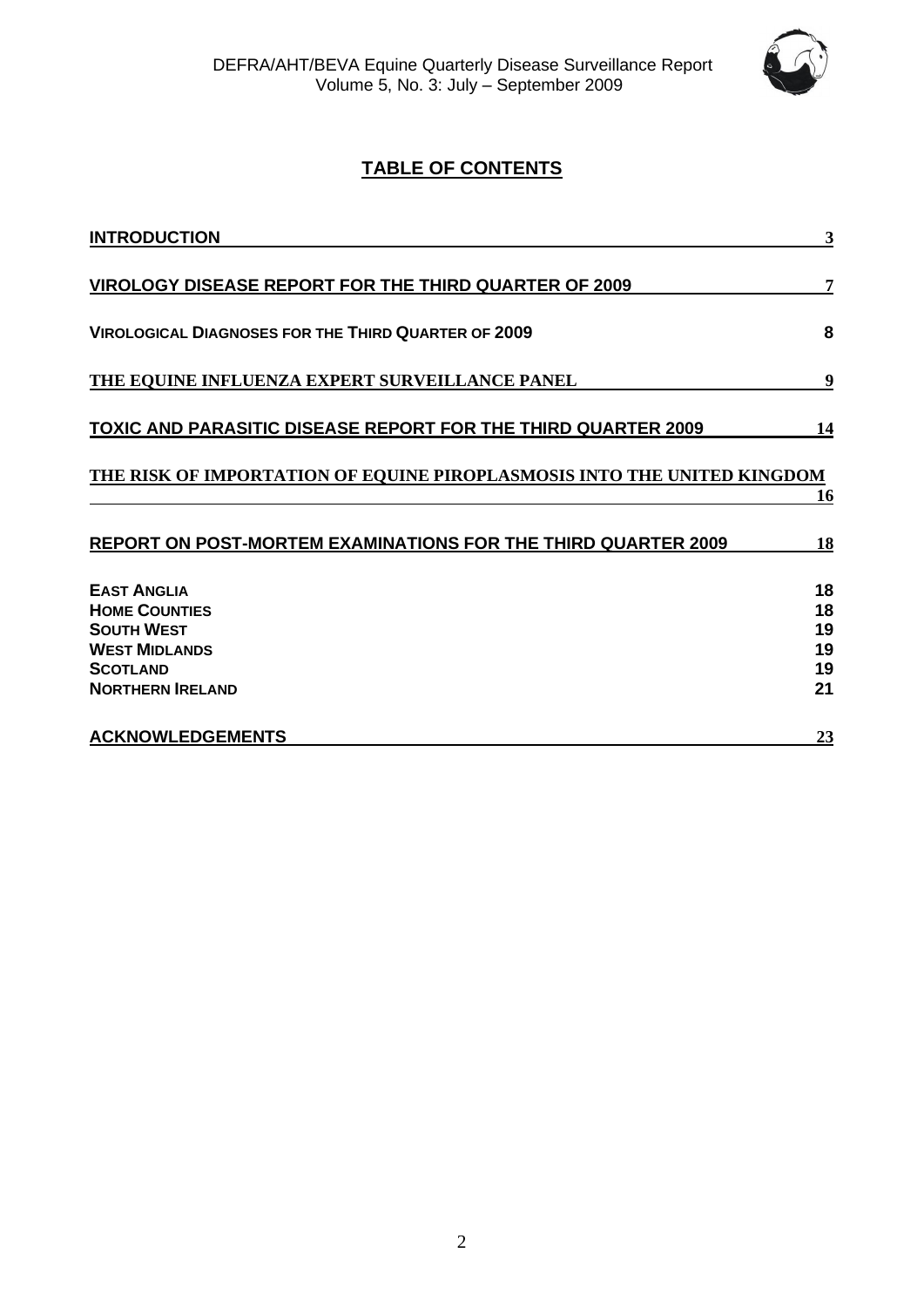

# **Introduction**

<span id="page-2-0"></span>Welcome to the third quarterly equine disease surveillance report for 2009 produced by Department of Environment, Food and Rural Affairs (Defra), British Equine Veterinary Association (BEVA) and the Animal Health Trust (AHT). Regular readers will be aware that this report collates equine disease data arising from multiple diagnostic laboratories and veterinary practices throughout the United Kingdom giving a unique insight into equine disease occurrence on a national scale.

# **National disease occurrence**

On 22nd October 2009, the Department for Environment, Food, and Rural Affairs (Defra) confirmed a single subclinical case of **contagious equine metritis (CEM)** in a seven year old non-Thoroughbred mare on premises near Milton Keynes, Buckinghamshire, England. The mare had entered the United Kingdom from mainland Europe two years previously. The diagnosis was made on the basis of initial agent identification *(Taylorella equigenitalis)* in a sample submitted to a private Horserace Betting Levy Board (HBLB) quality approved laboratory with subsequent confirmation by culture and qPCR by the Veterinary Laboratories Agency (VLA) Reference Laboratory at Bury St Edmunds, Suffolk. Restrictions have been placed, a veterinary investigation initiated and treatment of the mare undertaken in accordance with the HBLB Codes of Practice. Initial investigations have indicated that this is a separate incident to that reported previously in July 2009, which involved a single non-breeding, non-Thoroughbred competition stallion. Defra declared that first incident resolved on 10th September 2009, following successful treatment of the affected animal and with no onward transmission having been identified. The stallion was treated and tested negative according to the HBLB code of practice, and was re-exported to mainland Europe [\(Click here\)](http://www.oie.int/wahis/public.php?page=single_report&pop=1&reportid=8645).

This autumn an unusually high prevalence of **atypical myopathy** has been reported in the UK and in Northern Europe by the University of Liege's Equine Atypical Myopathy Alert Group [\(Click here](http://www.myopathieatypique.be/) and [here\)](http://www.promedmail.org/pls/otn/f?p=2400:1000:).

For the first time we include in this report the results from the **equine piroplasmosis serology** at the **VLA** (p. 13).

# **International disease occurrences**

A non-breeding, Thoroughbred stallion has tested positive for *Taylorella equigenitalis* whilst in pre-export quarantine in **Dubai, UAE**. The horse was born in the USA in March 1998 and exported to the UK as a yearling where it went into race training. In October 2001 the horse was exported to the UAE to a racing yard and was then sold to a private owner in 2003. The horse has been resident on an equestrian centre and used for dressage for the last 6 years. The horse was routinely tested whilst in quarantine before being due for re-export back to the UK, for retirement onto a stud farm. **CEM** swabs, taken on 14th October, were tested at the UAE national laboratory CVRL where *T. equigenitalis* was cultured. A confirmatory subculture from the first sample was then sent to VLA, Weybridge, UK, who confirmed *T. equigenitalis* by both culture and PCR. Enquires have confirmed that the horse has not been used for breeding during its time in the UAE and the UAE has not previously reported a clinical case of CEM. The origin of this subclinical infection remains unclear as investigations continue; including testing in contact horses in the UAE. The horse has now been treated and is being re-swabbed for CEM [\(Click here\)](http://www.oie.int/wahis/public.php?page=single_report&pop=1&reportid=8658).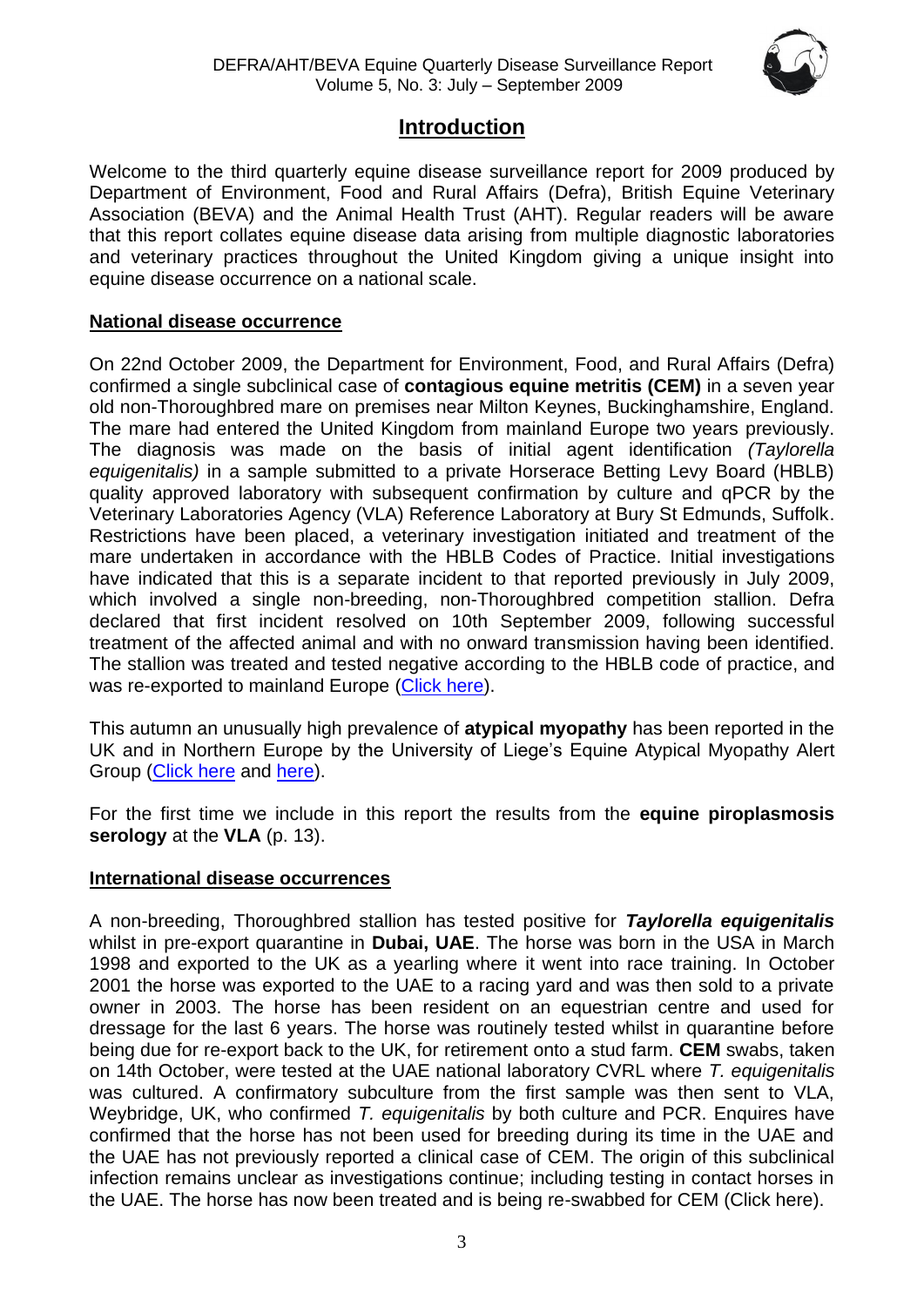

The **CEM** outbreak which started in 2008 in the **U.S.** is still continuing as reported by the OIE [\(Click here,](http://www.oie.int/wahis/public.php?page=single_report&pop=1&reportid=8550) please see also previous reports Vol. 4, No. 4 and Vol. 5, No. 1 and 2 [Click here\)](http://www.aht.org.uk/equine_disease.html), although no new cases have been reported since June 2009.

At the beginning of October 2009 another outbreak of **equine piroplasmosis (***Theileria equi* was reported in Texas, U.S. (for details of previous outbreak [click here\)](http://www.oie.int/wahis/public.php?page=single_report&pop=1&reportid=8406). As of 11 November 2009 the National Veterinary Services Laboratories (NVSL) have

confirmed equine piroplasmosis in 317 horses. Two hundred and eighty-eight *T.equi* positive horses are located on the index ranch in Texas, seven are on other premises in Texas, one is in Alabama, two are in California, five are in Florida, one is in Georgia, five are in Louisiana, one is in Minnesota, two are in Tennessee and one is in Wisconsin. All these horses are under quarantine. Additional tick investigation is continuing and epidemiologically linked horses are being tested. No treatment is allowed for affected animals [\(Click here\)](http://www.oie.int/wahis/public.php?page=single_report&pop=1&reportid=8647).

On 8th September 2009 the **Irish** Department of Agriculture, Fisheries and Food has confirmed the occurrence of **equine piroplasmosis** in a number of thoroughbred horses in a racing yard in county Meath. A notifiable disease in Ireland since July 2009, it has not been officially reported in this country before although it is understood that a previous incursion did take place. The only three clinical cases occurred in late June. Those three affected horses were presented with fever, anaemia and poor performance. Since then no more clinical cases were reported. Further sampling of all animal in the index stable showed 28 of 60 positive in ELISA tested on  $7<sup>th</sup>$  September 2009. Movements of horses were traced from these index premises which resulted in 11 additional positive animals that had originated from this yard. An additional eight seropositive horses (out of 102 susceptible) were found on a rest farm in Wexford County which was used by the index racing stable. No evidence of disease was recorded in these horses and no transmission external to the index holding have been identified [\(Click here\)](http://www.oie.int/wahis/public.php?page=single_report&pop=1&reportid=8496). Investigations are ongoing.

In **Israel**, cases of **equine encephalosis** (orbivirus, transmitted by *Culicoides* species) are being reported throughout the country, similar to the last disease season (October 2008 to January 2009). The symptoms consist mainly of elevated body temperature and inappetence for several days and 90 per cent of horses recover without complications [\(Click here\)](http://www.promedmail.org/pls/otn/f?p=2400:1000:).

In this quarter, **Venezuelan equine encephalitis (VEE)** was confirmed in Costa Rica and Belize. Belize reported eight outbreaks including 12 cases and 977 susceptible equidae which mean an unexpected increase in morbidity and mortality of this listed disease. In this quarter, the **Belize** Agricultural Health Authority (BAHA) has confirmed eight outbreaks of **VEE.** These outbreaks are continuing (or date resolved not provided), and have involved 977 susceptible horses, 12 cases and four deaths. This numbers mean an unexpected increase in morbidity and mortality of a listed disease. In the same country an outbreak of **Eastern equine encephalomyelitis (EEE)** was diagnosed in July 2009. **Costa Rica** has also reported three outbreaks of VEE. VEE is a mosquito-borne viral disease of all equine species that can transmit to humans, being spread primarily by mosquitoes. Control measures have been applied in response to the outbreaks, including vector control activities in the affected areas, as well as quarantine and vaccination of susceptible horses [\(Click here\)](http://www.oie.int/wahis/public.php?page=single_report&pop=1&reportid=8537).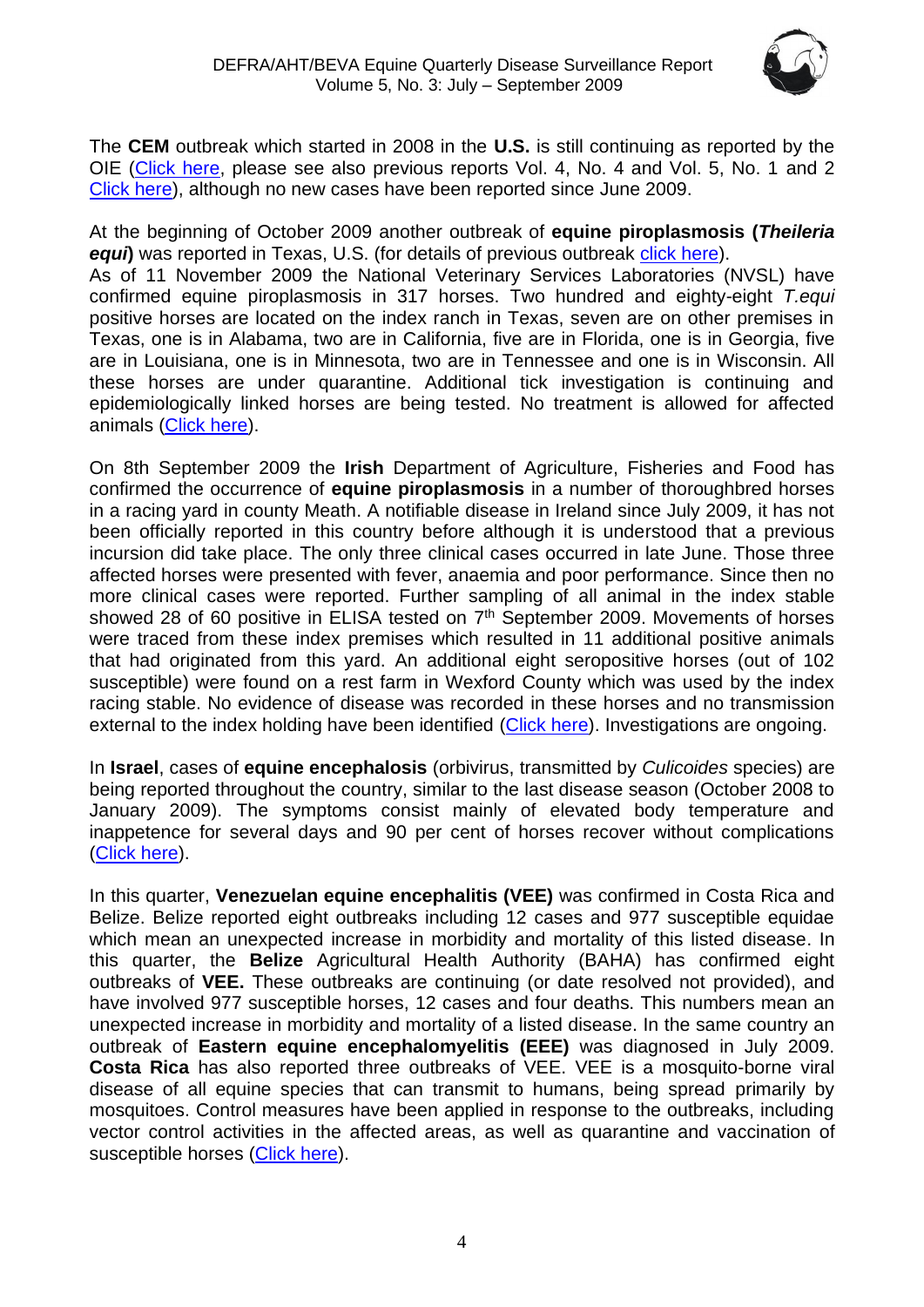

# **Defra business**

# **African Horse Sickness Consultation**

Defra is planning to issue a public consultation to invite comments on our plans to change existing legislation on the control of African Horse Sickness (AHS).

Our legislation on the control of AHS in England must be consistent with that of the European Union (European Union Council Directive 92/35/EEC). This Directive maintains the fundamental principles of disease control as in most other Directives and domestic legislation dealing with exotic notifiable diseases.

We have concluded that the present domestic controls require supplementing in case of a future outbreak in order to effectively implement this Directive.

Our objective is to not only ensure that we have in place effective measures to control outbreaks of AHS, but also to create AHS specific domestic legislation that closely follows the requirements of the European Union Council Directive 92/35/EEC.

We have therefore developed a new Statutory Instrument for AHS (through transposing European Union Council Directive 92/35/EEC) together with a Control Strategy for the disease.

This consultation invites views on how we plan to implement the EU requirements in England as set out in the draft SI.

The draft legislation and control strategy have been developed in partnership with the equine sector and are specifically designed to raise both Government and Industry preparedness for an incursion of AHS. The Control Strategy explains how the powers contained in the legislation will actually be used in the event of an outbreak.

We are planning to make both documents available for a 12 week public consultation at the turn of the year, and we are inviting invite views and comments on these proposals.

# **History**

The threat of an equine exotic disease in GB has until now been a low priority issue compared to that of other exotic diseases. There have been few equine exotic disease outbreaks occurring within the UK and the veterinary advice is that there is a low risk of African Horse Sickness virus entering the country.

African horse Sickness (AHS) is an exotic disease that is fatal to horses and also affects mules, donkeys and zebras. It has never occurred in the UK and there are no public health implications. The disease is currently confined to sub-Saharan Africa but there have been occasional outbreaks in Northern Africa. The most recent incursion in Europe was in Spain in the late 1980's, which was associated with the import of infected zebras from Africa. The disease is carried and spread by the same *Culicoides* midge vectors as Bluetongue, with the speed of the spread dependant on weather and wind conditions.

The outbreak of midge-borne Bluetongue disease in farm animals in recent years has demonstrated the potential for insect vector-borne diseases to have unexpected and significant detrimental consequences for the sector and the rural economy. Although AHS is the most prominent of the vector-borne diseases to affect horses, there is no evidence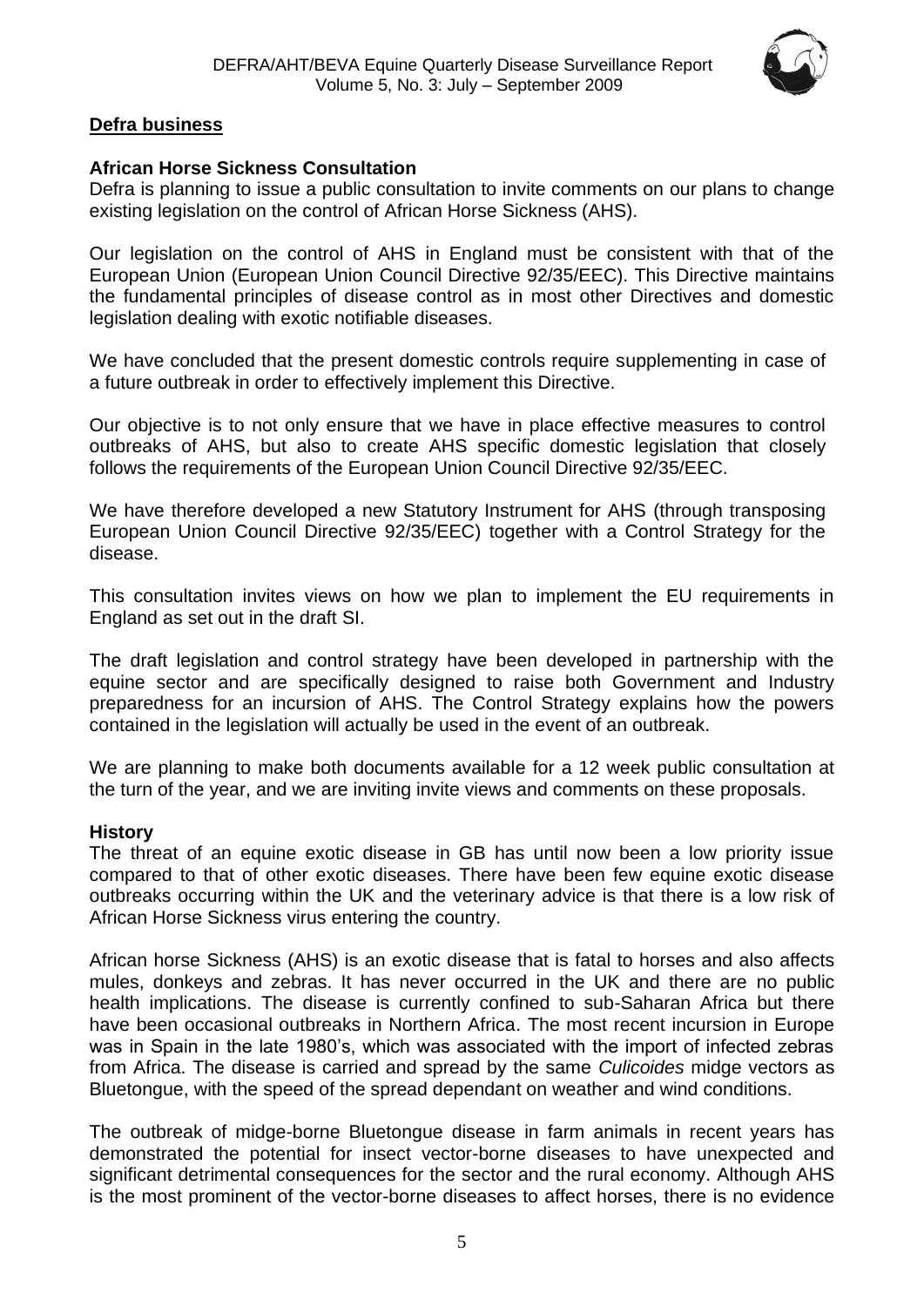

to suggest that there is a significant threat increase on the horizon. Although the risk of incursion into England of AHS is low, the impact on the Industry and Government should it arrive is very high, potentially causing severe damage to the equine industry through the direct loss of susceptible animals, and damage to related industries and trade.

It is important to note that in introducing this new legislation our policy is not changing, just how the disease control requirements are presented in a single domestic regulation. It meets Defra's commitment to better regulation and simplification principles and provides for clearer more effective disease control that should lead to the potential number and size of disease outbreaks being reduced. This will minimise disruption to the equine sector and related industries to the extent possible, thus benefiting those industries, the UK government and its delivery partners, and the wider economy in the event of a disease outbreak.

Defra will be conducting this consultation with regard to England only. Separate consultations on similar provisions will be undertaken in Scotland, Wales and Northern Ireland.

# **Focus articles**

With regards to the two recent outbreaks of equine piroplasmosis in Ireland and the U.S. we are pleased to include a focus article from Alex Thiemann, MA, Vet MB, Cert EP, MRCVS from The Donkey Sanctuary in Devon and from Paul Phipps, Veterinary Laboratories Agency, Weybridge, about the risk of importation of equine piroplasmosis into the UK.

Dr. Jenny Mumford, Chair of the equine influenza expert surveillance panel and Neil Bryant, PhD from the virology department of the Animal Health Trust contribute a report about the work of the equine influenza expert surveillance panel.

We reiterate that the views expressed in these focus articles are the authors' own and should not be interpreted as official statements of Defra, BEVA or the AHT.

Access to all of the equine disease surveillance reports can be made on a dedicated page on the Animal Health Trust website at [http://www.aht.org.uk/equine\\_disease.html](http://www.aht.org.uk/equine_disease.html) or via the BEVA and Defra websites:

# <http://www.beva.org.uk/>

<http://www.defra.gov.uk/foodfarm/farmanimal/diseases/vetsurveillance/reports/listing.htm>

We would remind readers and their colleagues that a form is available on the AHT website for registration to receive reports free of charge, via e-mail, on a quarterly basis. The link for this registration form is available via

# [http://www.aht.org.uk/equine\\_disease\\_registration.html.](http://www.aht.org.uk/equine_disease_registration.html)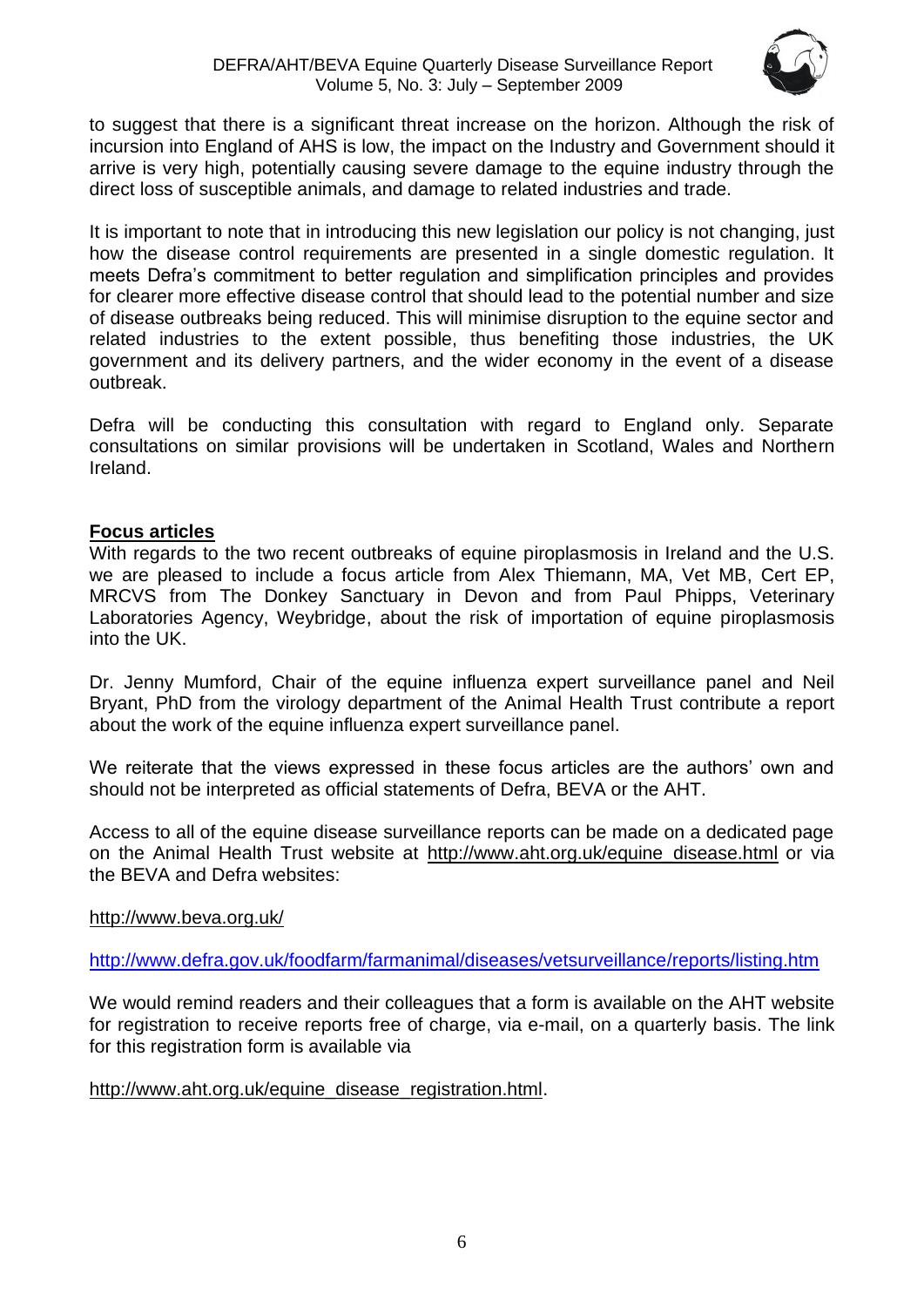

# <span id="page-6-0"></span>**Virology Disease Report for the Third Quarter of 2009**

The results of virological testing for July to September 2009 are summarised in Table 1 and include data relating to Equine Viral Arteritis (EVA), Equine Infectious Anaemia (EIA) and West Nile Virus (WNV) from the Veterinary Laboratories Agency (VLA), Weybridge. The sample population for the VLA is different from that for the other contributing laboratories, as the VLA's tests are principally in relation to international trade (EVA and EIA). VLA now provides testing for WNV as part of clinical work up of neurological cases on specific request and provided the local DVM has been informed.

|                          | <b>Number of</b><br><b>Samples Tested</b> | <b>Number Positive</b> | <b>Number of</b><br><b>Contributing</b><br>Laboratories |
|--------------------------|-------------------------------------------|------------------------|---------------------------------------------------------|
| <b>Serological Tests</b> |                                           |                        |                                                         |
| <b>EVA ELISA</b>         | 599                                       | 14#                    | 4                                                       |
| <b>EVA VN</b>            | 262                                       | $41*$                  | 4                                                       |
| <b>VLA EVA VN</b>        | 531                                       | $13*$                  |                                                         |
| EHV-1/-4 CF test         | 512                                       | $12*$                  |                                                         |
| EHV-3 VN test            | 3                                         | 0                      |                                                         |
| ERV-A/-B CF test         | 260                                       | $4^*$                  |                                                         |
| Influenza HI test        | 293                                       | $9*$                   |                                                         |
| EIA (Coggins)            | 119                                       | $\Omega$               | 3                                                       |
| <b>EIA ELISA</b>         | 281                                       | 0                      | 3                                                       |
| VLA EIA (Coggins)        | 1320                                      | $\Omega$               |                                                         |
| <b>VLA WNV (PRNT)</b>    | $\boldsymbol{0}$                          | $\mathbf 0$            |                                                         |
| <b>Virus Detection</b>   |                                           |                        |                                                         |
| EHV-1/-4 PCR             | 12                                        | 3                      |                                                         |
| <b>EHV-2/-5 PCR</b>      | $\overline{4}$                            | 0                      |                                                         |
| Influenza NP ELISA**     | 272                                       | $\overline{2}$         | 2                                                       |
| Influenza Directigen     | 100                                       | $\Omega$               |                                                         |
| Influenza VI in eggs     | $\Omega$                                  | $\Omega$               |                                                         |
| EHV VI                   | 135                                       | 7                      |                                                         |
| <b>EVA VI/PCR</b>        | 3                                         | 0                      |                                                         |
| <b>VLA EVA VI/PCR</b>    | 15                                        | 0                      |                                                         |
| Rotavirus                | 40                                        | 5                      | 6                                                       |

#### **Table 1: Diagnostic virology sample throughput and positive results for the third quarter 2009**

ELISA = enzyme-linked immunosorbent assay, VN = virus neutralisation, VLA = Veterinary Laboratories Agency, CF = complement fixation,

HI = haemagglutination inhibition, Coggins = agar gel immuno diffusion test, PCR = polymerase chain reaction, NP = nucleoprotein,

VI = virus isolation, EVA = equine viral arteritis, EHV = equine herpes virus, ERV = equine rhinitis virus, EIA = equine infectious anaemia

 $#$  = Seropositives include vaccinated stallions,  $*$  = Diagnosed positive on basis of seroconversion between paired sera

\*\* = The relatively high number of NP ELISA tests performed is largely due to requirements for international equine movement. All horses travelling to Australia must now have 2 NP ELISA tests performed prior to travel. The figures above include tests performed for international trade purposes.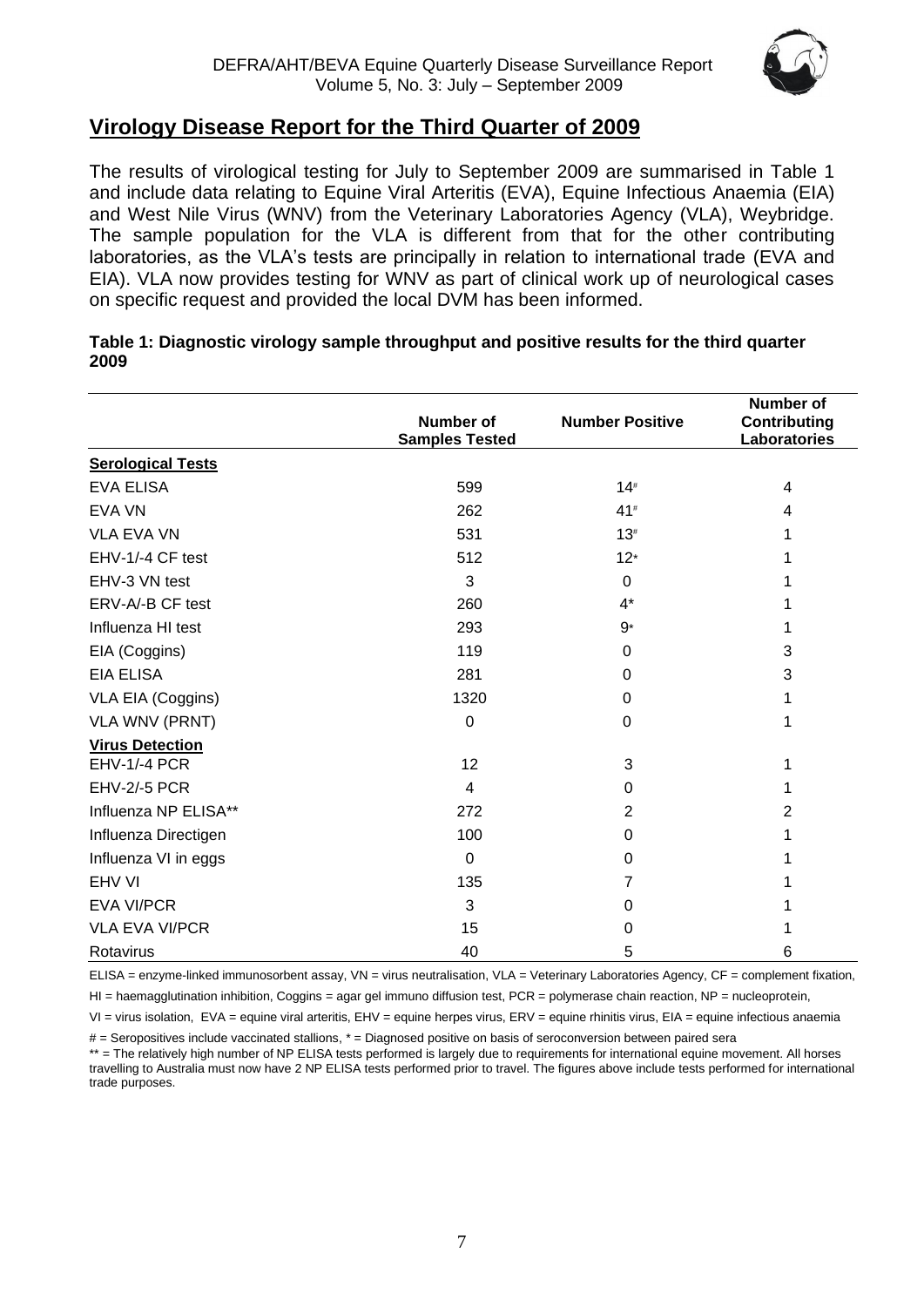

Of the 13 EVA VN positives detected by the VLA, nine were export samples, one was an AI sample and three samples were from overseas. The 15 semen samples received for EVA testing were all negative on virus isolation and RT-PCR.

The 1320 agar gel immuno diffusion tests for EIA (AGID; Coggins) were conducted for international trade purposes and they were all negative.

# <span id="page-7-0"></span>**Virological Diagnoses for the Third Quarter of 2009**

# **EHV-1 Abortions**

No cases of EHV-1 abortion have been diagnosed in this quarter.

# **EHV-1 paralytic disease**

No cases have been reported in this quarter.

# **EHV-4 Respiratory infection**

In a yearling showing respiratory signs, EHV-4 was isolated from a nasopharyngeal swab.

# **EHV-2**

In three animals EHV-2 was isolated from a nasopharyngeal swab.

# **Equine Influenza**

In Herefordshire, England a 12 year old unvaccinated pony stallion which showed respiratory signs, tested positive for equine influenza by nucleoprotein ELISA on a nasopharyngeal swab. Subsequently influenza virus was isolated and sequenced. The isolate belonged to clade 1 of the Florida sublineage of the American lineage of H3N8 equine influenza virus. Clade 1 viruses are still relatively rarely isolated in Europe (so far only in Sweden; Lincolnshire and Cheshire, UK although they have increased recently as a proportion of EIV isolations). They have been more commonly found in the U.S. and Japan and were associated with the outbreak in Australia in 2007.

The results of a paired haemagglutinin inhibition test suggested infection with equine influenza virus prior to the time of the first sample. The outbreak was thought to have started after three ponies from this yard returned from a local show and subsequently developed clinical signs. Vaccination against influenza is not mandatory for attendance at many of the local shows. The infections spread through the whole yard of about 35 animals, but as the signs were mild only five ponies required treatment.

In Kent, England a seven year old un-vaccinated pony gelding which showed nasal discharge, coughing, anorexia and pyrexia, tested positive for equine influenza by nucleoprotein ELISA on a nasopharyngeal swab and the equine influenza RT-PCR test on the same nasopharyngeal swab confirmed the previous positive result. Unfortunately no virus could subsequently be isolated.

# **EHV-3**

No cases have been observed in this quarter.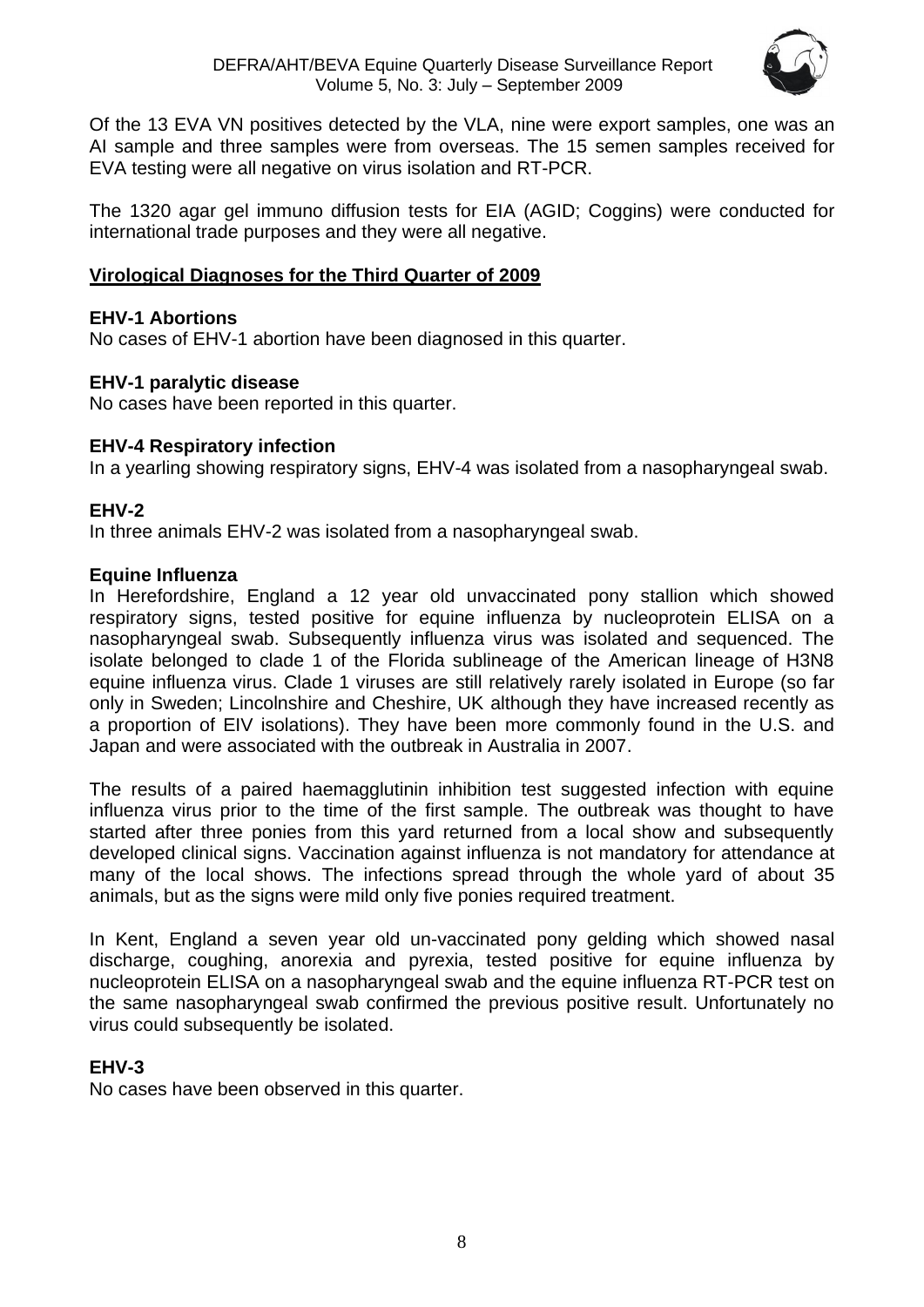

# <span id="page-8-0"></span>**The Equine Influenza Expert Surveillance Panel**

Dr. Jenny Mumford, Chair of the Equine Influenza Expert Surveillance Panel Neil Bryant, PhD, Virology Department, Animal Health Trust

The Equine Influenza surveillance panel was created in order to improve the efficacy of equine influenza vaccines by ensuring that vaccines contain epidemiologically relevant strains. The catalyst for this initiative was the 1979 epidemic of A/equine 2 (H3N8) virus which seriously affected racing in the UK and Europe. At the time it was not known whether the failure of vaccines in the face of the epidemic was a result of inadequate potency, inappropriate vaccination schedules or antigenic drift from the original prototype strain A/equine /Miami/63 included in vaccines.

Funded by the Horserace Betting Levy Board a collaboration to improve equine influenza surveillance was set up between the Royal Veterinary College and two WHO laboratories, the National Institute of Medical Research and the National Institute of Biological Standardisation and Control, the former being the WHO World Reference Laboratory for Influenza and the latter the WHO Reference Laboratory for Influenza Vaccine standards.

The conclusion and recommendations of the first meeting held in 1983 highlighted the need for a much higher level of surveillance and virus collection and characterization, modernization of methods of vaccine standardization and the development of a challenge system in horse so that vaccines could be tested in the target species. It was agreed that there was a strong case for modelling the standardization of vaccines and surveillance systems for equine influenza on those already in place for human influenza. However at that time the numbers of viruses available for characterization were woefully inadequate as a basis for any conclusions on relevant strains for vaccines. As a result the choice of strains for updating vaccines following the 1979 outbreak was largely based on geographic and market considerations with American manufacturers opting for an American virus A/equine /Kentucky /81 and European manufacturers in general opting for European strains such as Fontainebleau/79 , Brentwood/79 and Borlange/79.

As a result of the introduction of mandatory vaccination in 1981 for racing thoroughbreds by the Jockey Clubs of the tripartite countries (England, Ireland and France) together with some other European countries, the racing industry of the UK committed to a long term program to monitor vaccine efficacy used in the mandatory vaccination program and to conduct ongoing surveillance of equine influenza. It was recognized that before a formal vaccine strain selection process could be introduced a much greater level of surveillance was required on a worldwide basis. The OIE designated three laboratories in Germany, England and USA (Kentucky) who had the remit to improve the level of surveillance, virus collection and characterization.

It was almost 10 years before it was agreed that the numbers of viruses being examined was sufficient to provide a meaningful basis for vaccine strain selection but at the second meeting of WHO and OIE experts which was held following the 1989 epidemic of influenza, it was recommended that an Expert Surveillance Panel should be set up which included 3 WHO reference laboratories, 3 OIE reference laboratories and a Scandinavian laboratory which was very active in equine influenza surveillance.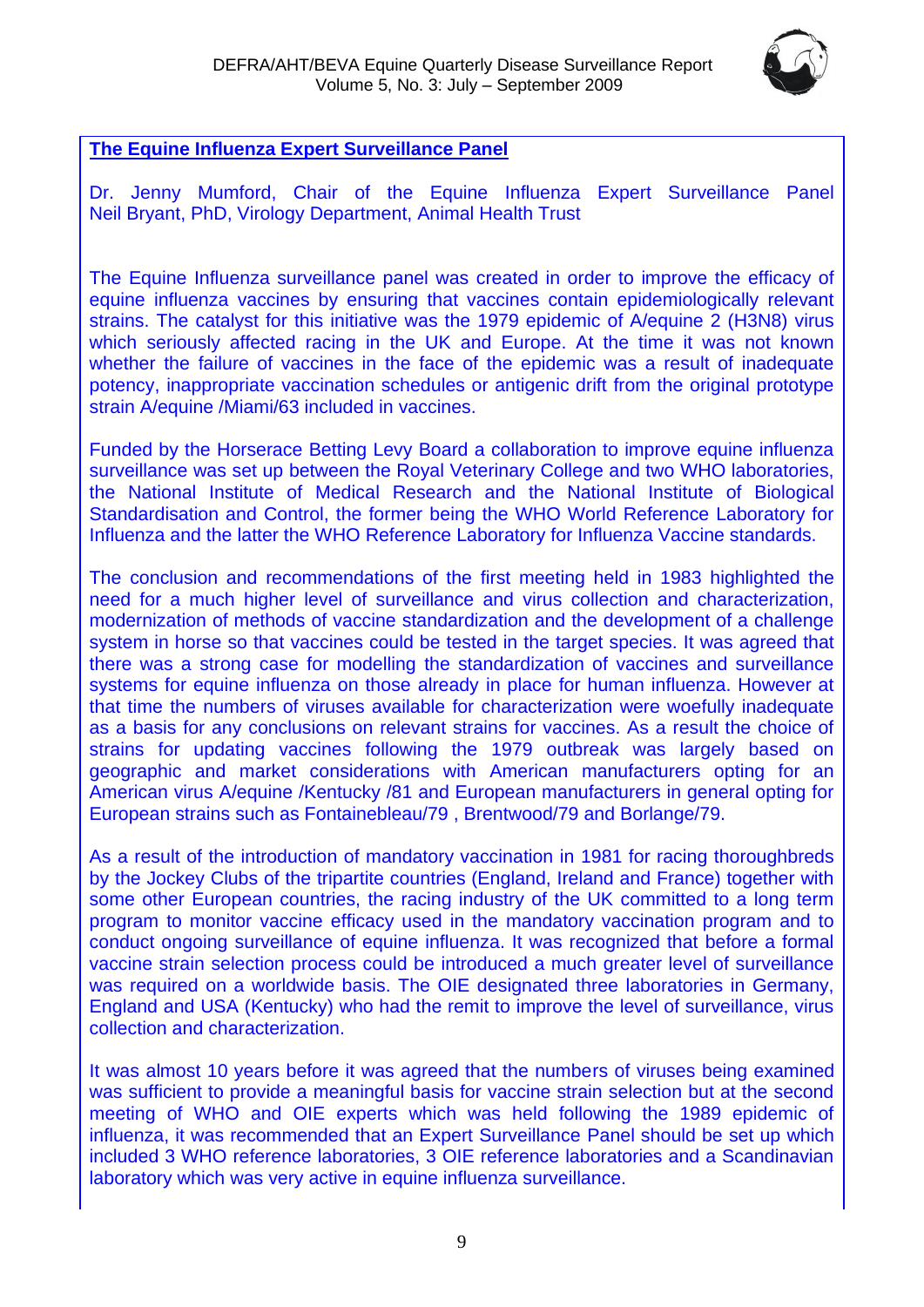

It has become apparent that antigenic drift in equids is slower than in humans and that equine serum is more cross-reactive than ferret serum used for characterisation.

The challenge for the Expert Surveillance panel is to identify the point at which the majority of isolates have undergone significant antigenic drift such that a strain change is called for. They have been assisted in this task with the application of antigenic cartography, a visual means by which the progress and direction of antigenic change can be followed. Decisions to recommend an update are only made when all criteria are met i.e. differentiation by viruses using HI and ferret sera, infection in fully vaccinated horses in the field and when available lack of protection in experimental challenge studies.

The first formal recommendation to update strains was made in 1993 and referred to the need to replace strains from 1979-1981 with viruses isolated in 1989. Subsequently with the discovery that the H3N8 lineage had diverged into two sublineages designated European and American, a recommendation was made that vaccines should contain representative of both lineages represented by Suffolk/89 and Newmarket/2/93 as European lineage viruses and Newmarket/1/93 and Kentucky 1994 as American lineage viruses. It was not until 2004 that the panel recommended that a further update was necessary for the American lineage viruses and that the 1993/1994 viruses should be replaced by viruses antigenically similar to South Africa/2003. This decision was based on field infections in vaccinated horses and antigenic differences determined in HI tests using ferret sera.

In spite of the fact that there are licensing regulations in place to facilitate the speedy updating of strains (EMEA Guidelines), vaccine manufacturers have been slow to follow recommendation preferring to promote the cross protection remaining even though protection is not optimal with outdated strains. It was only in the latter half of 2008 an update vaccine became available in USA and in mid 2009 in Europe. Many of the market leaders did not adopt the recommendations when first published, claiming that without provision of extraneous agent tested seed viruses the updating process was more onerous than that expected of human influenza manufacturers. This in fact is a misconception as the panel only recommends that vaccine viruses selected should be antigenically indistinguishable from the recommended strain thus allowing manufacturers to select regional isolates and those with the most advantageous growth characteristics. This is in line with the human influenza system.

The key point to appreciate is that while outdated vaccine will still provide a measure of immunity, a mismatch of strains generates a situation where vaccine provide quite reasonable clinical protection such that the disease is mild and short lived, but that these infected animals shed large amounts of virus and fuel spread of infection. International travel of horses for racing relies on vaccination to control infection and the equine industry has stated that it requires products which minimize virus excretion. Thus there are significant benefits to using the best quality vaccines containing up to date strains.

The recent epidemic of equine influenza in Australia highlights the huge economic consequences of major epidemics and underlines the importance of supporting schemes which contribute to better vaccines through appropriate selection of strains and monitoring that products meet the potency standards laid down by OIE.

The current surveillance data shows that Florida sublineage viruses from clades 1 and 2 are circulating in the Europe and are causing sporadic disease mainly in unvaccinated horse populations. Antigenically there were no major differences between the currently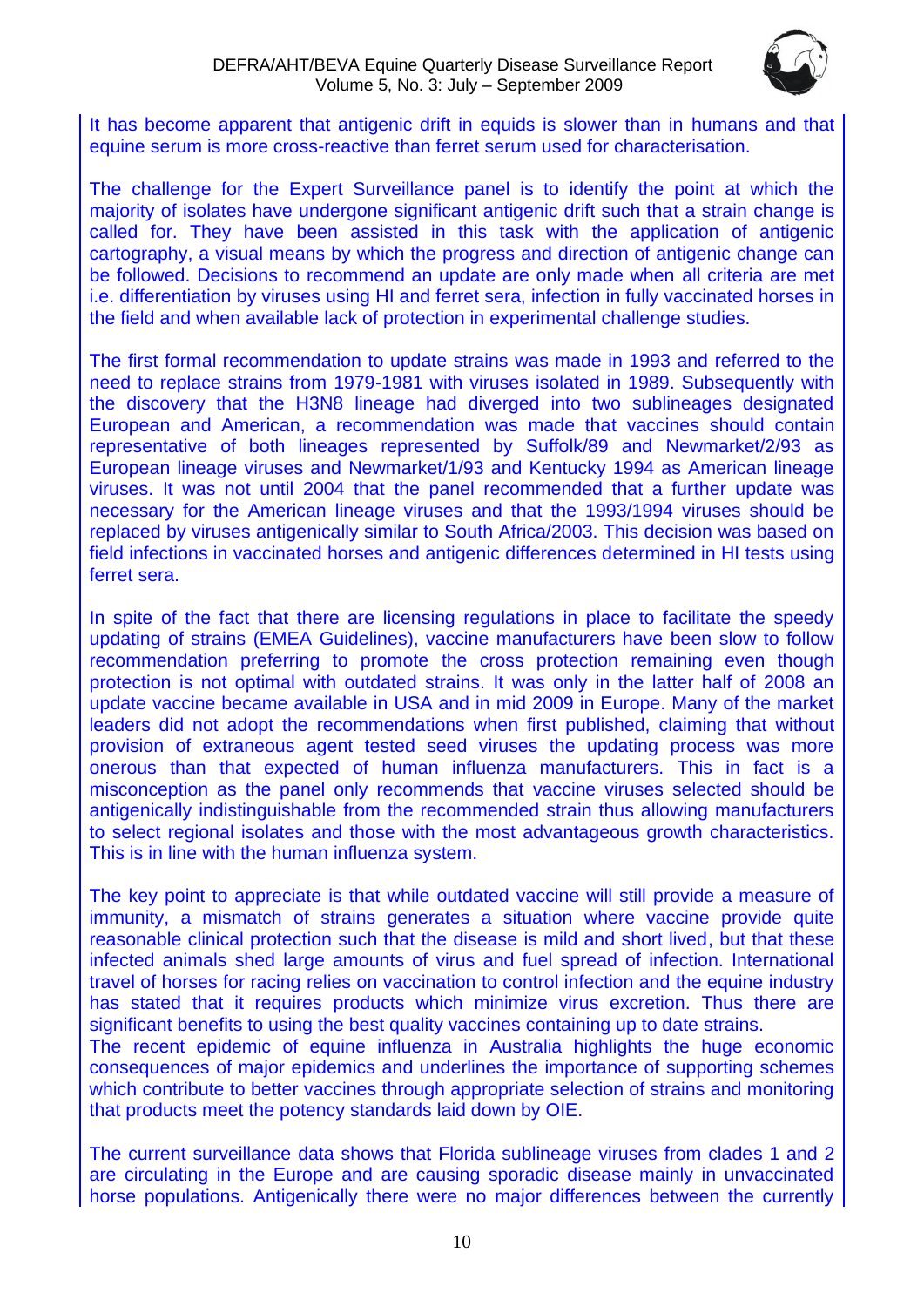#### DEFRA/AHT/BEVA Equine Quarterly Disease Surveillance Report Volume 5, No. 3: July – September 2009



circulating strains and those characterised previously using ferret antisera from 2005 to 2007, suggesting limited antigenic drift has occurred. In the USA two characterised isolates belonged to the Florida sublineage clade 1 as was the case in 2006-2007 and were antigenically similar to the previous isolates. There was no evidence of Florida clade 2 viruses circulating in North America. Interestingly the viruses circulating in Mongolia, India and China have been classified as Florida sublineage clade 2 viruses similar genetically to those circulating in Europe.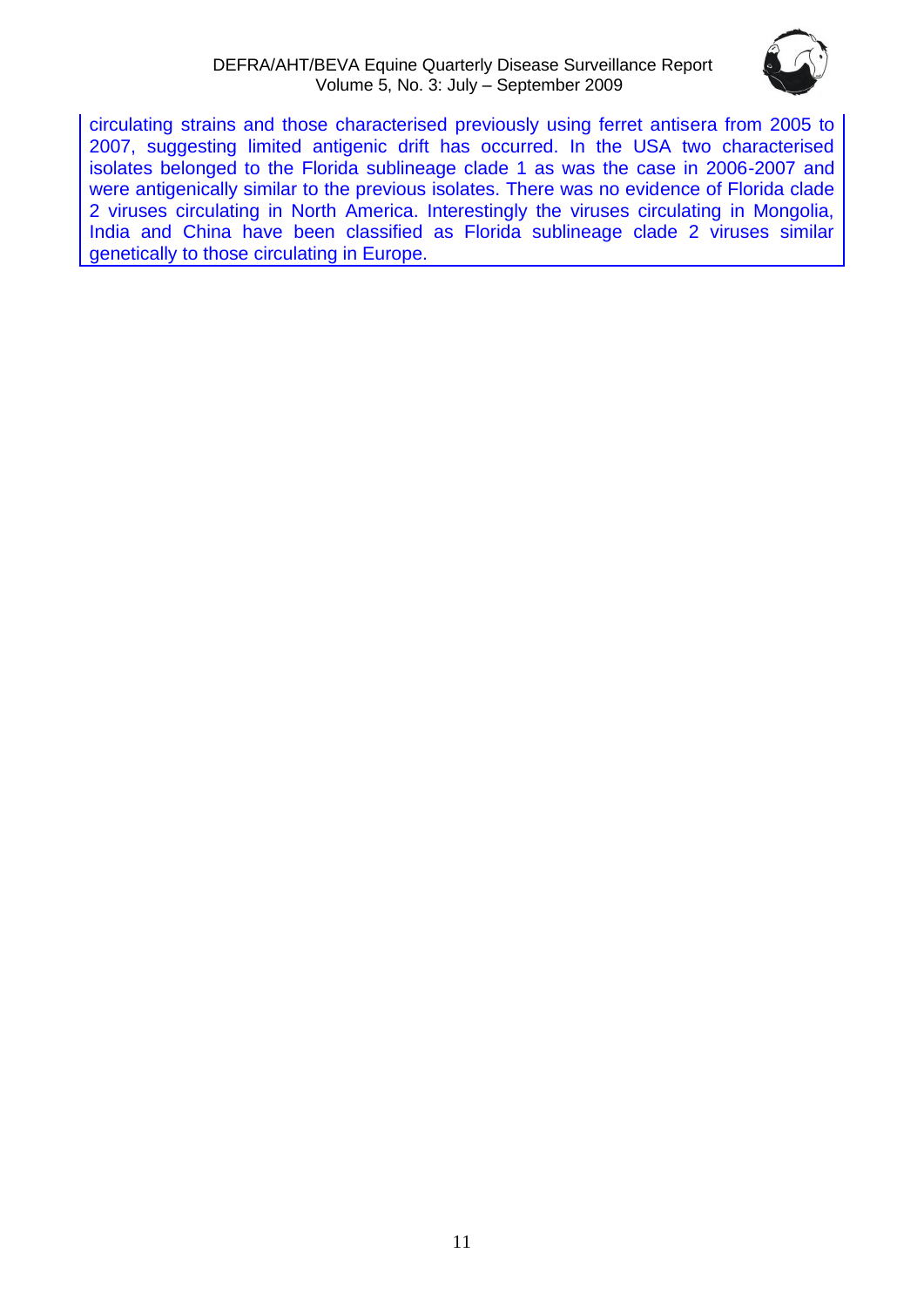

# **Bacteriology Disease Report for the Third Quarter 2009**

A summary of the diagnostic bacteriology testing undertaken by different contributing laboratories is presented in Table 2. For contagious equine metritis (CEM) 22 of 27 HBLB approved laboratories contributed data.

## VLA CEMO Data for the period July to September 2009

We are again pleased to include data relating to CEM testing from the Veterinary Laboratories Agency (VLA), in this quarterly report. The sample population for the VLA is different from that for the other contributing laboratories as the VLA tests are principally in relation to international trade.

As already mentioned in the last report (Vol.5, No. 2), in this quarter one isolate was identified as CEMO positive by the VLA in a subclinically infected non-Thoroughbred stallion with no known sexual contact with the other 23 horses at premises in Hertfordshire, England. The stallion had entered the United Kingdom from mainland Europe one month previously. He was imported for competition rather than breeding purposes. The stallion was clinically healthy and was swabbed for CEM as part of a preexport procedure.

# **Strangles**

Strangles remains endemic in the UK, especially among parts of the non-Thoroughbred horse population. Diagnoses are confirmed in the UK based on traditional culture of *S. equi* and qPCR on respiratory samples and/or seroconversion using a serological ELISA.

| guartor zoos                                 |                                                     |                                  |                                                  |
|----------------------------------------------|-----------------------------------------------------|----------------------------------|--------------------------------------------------|
|                                              | <b>Number of</b><br><b>Samples</b><br><b>Tested</b> | <b>Number</b><br><b>Positive</b> | Number of<br><b>Contributing</b><br>Laboratories |
| <b>CEMO (HBLB)</b>                           | 757                                                 | $\Omega$                         | 22                                               |
| <b>CEMO (VLA)</b>                            | 1645                                                |                                  |                                                  |
| Klebsiella pneumoniae#                       | 7081                                                | 11                               | 18                                               |
| Pseudomonas aeruginosa                       | 707 <sup>1</sup>                                    | 11                               | 19                                               |
| Strangles*culture                            | 1327                                                | 108                              | 14                                               |
| <b>Strangles PCR</b>                         | 663                                                 | 86                               |                                                  |
| <b>Strangles ELISA</b>                       | 1183                                                | 247                              |                                                  |
| <b>Salmonellosis</b>                         | 263                                                 | 6                                | 15                                               |
| <b>MRSA</b>                                  | 1461                                                | 0                                | 6                                                |
| <b>Clostridium perfringens</b>               | 72                                                  | 6                                | 7                                                |
| <b>Clostridium difficile (toxin by ELISA</b> |                                                     |                                  |                                                  |
| or immunochromatography)                     | 68                                                  | 8                                | 6                                                |
| <b>Borrelia (by ELISA)</b>                   | 21                                                  | 8                                |                                                  |
| Lawsonia intracellularis**                   | 23                                                  | 2                                | 3                                                |

#### **Table 2: Diagnostic bacteriology sample throughput and positive results for the third quarter 2009**

CEMO = contagious equine metritis organism (*Taylorella equigenitalis*); HBLB = HBLB accredited laboratories; #=capsule type 1,2,5; VLA = VLA reference laboratory**; \****Streptococcus equi* subsp*. equi*; MRSA = methicillin resistant *Staphylococcus aureus.* \*\* *Lawsonia intracellularis* identified using PCR applied to faeces; <sup>1</sup> reproductive tract samples only

#### VLA Salmonella results

From the strains typed by the VLA there were three cases of *S.* agama*,* one of *S.*  mbandaka and three of *S.* typhimurium. Each of the seven positive samples represents one incident.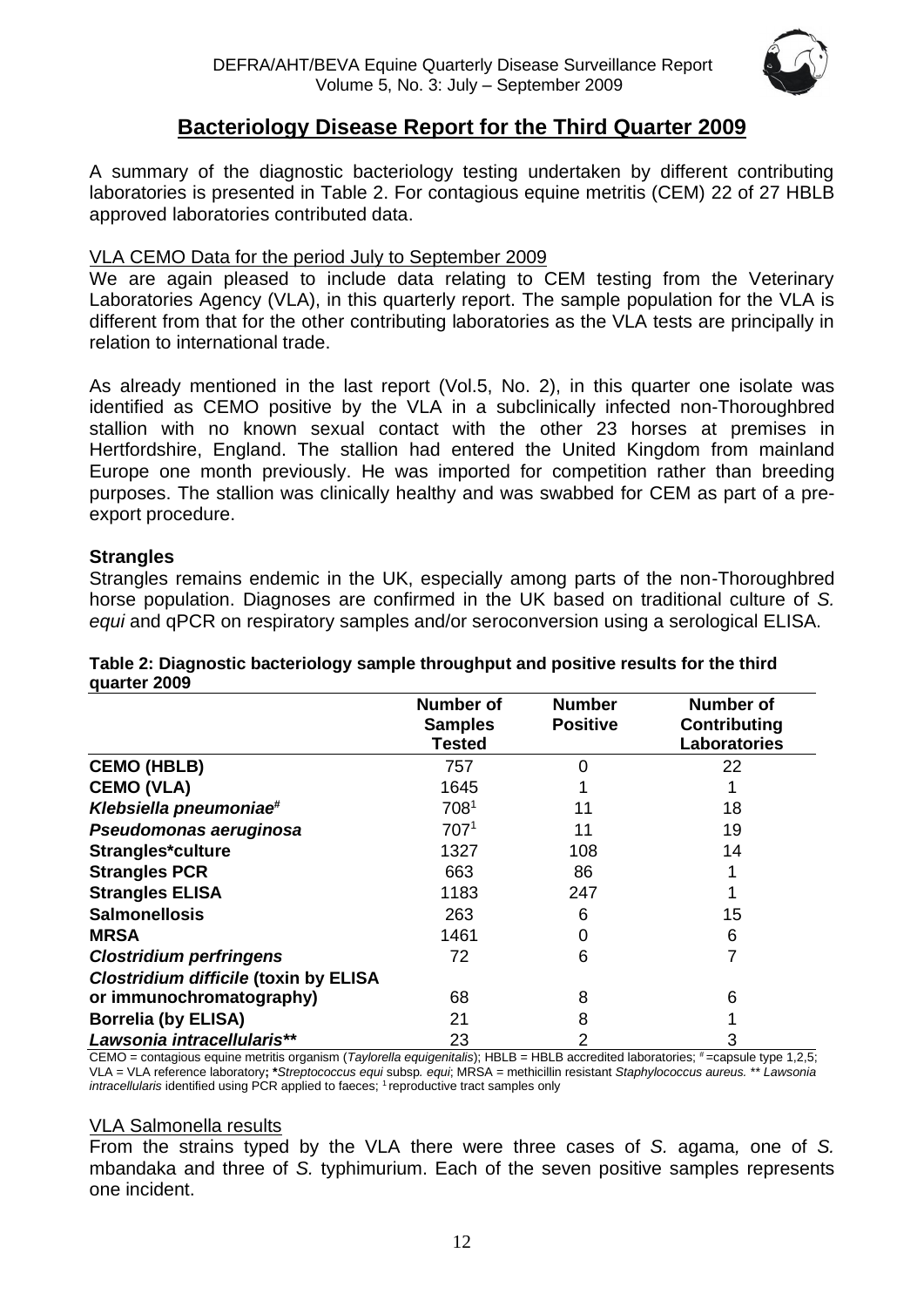

The following definition of an incident applies: "An incident comprises the first isolation and all subsequent isolations of the same serovar or serovar and phage/definitive type combination of a particular Salmonella from an animal, group of animals or their environment on a single premises, within a defined time period (usually 30 days)." For more information about Salmonella in the UK please [click here.](http://www.defra.gov.uk/vla/reports/rep_salm_rep07.htm)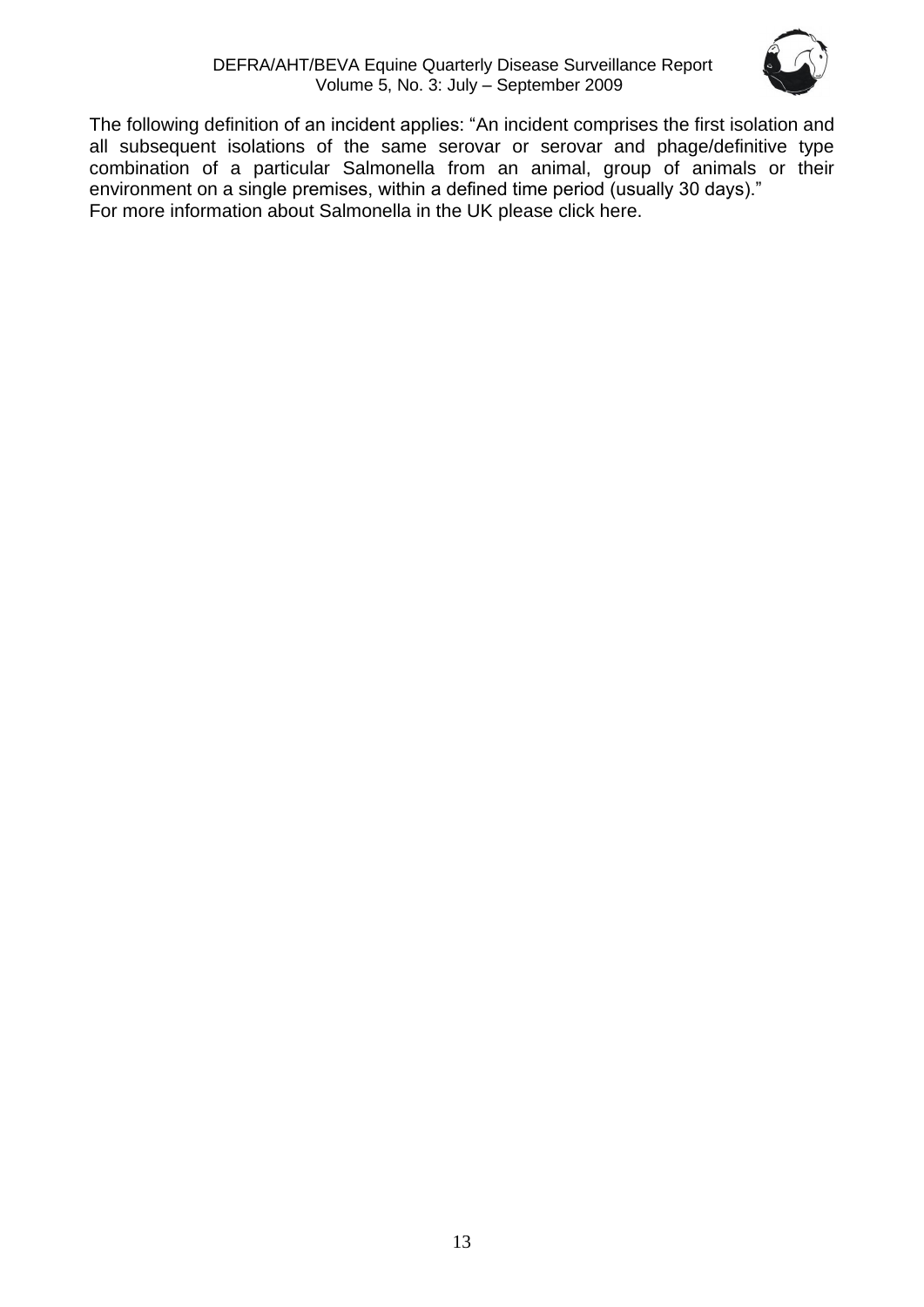

# **Toxic and Parasitic Disease Report for the Third Quarter 2009**

<span id="page-13-0"></span>A summary of diagnostic toxicosis and parasitology testing undertaken by contributing laboratories is presented in Tables 3 and 4 respectively. Results for toxicosis are based on histopathologically confirmed evidence of disease only (where applicable).

## **Table 3: Diagnostic toxicosis sample throughput and positive results for the third quarter 2009**

|                       | <b>Number of</b><br><b>Samples</b><br><b>Tested</b> | <b>Number</b><br><b>Positive</b> | <b>Number of</b><br>Contributing<br><b>Laboratories</b> |
|-----------------------|-----------------------------------------------------|----------------------------------|---------------------------------------------------------|
| <b>Grass Sickness</b> | 9                                                   |                                  | 3                                                       |
| Hepatic toxicoses     | 15                                                  |                                  | 4                                                       |
| Atypical myopathy     |                                                     |                                  | U                                                       |
| <b>Tetanus</b>        |                                                     |                                  |                                                         |

#### **Table 4: Diagnostic parasitology sample throughput and positive results for the third quarter 2009**

|                                 | <b>Number of</b><br><b>Samples</b><br><b>Tested</b> | <b>Number</b><br><b>Positive</b> | <b>Number of Contributing</b><br>Laboratories |
|---------------------------------|-----------------------------------------------------|----------------------------------|-----------------------------------------------|
| <b>Endoparasites</b>            |                                                     |                                  |                                               |
| Ascarids                        | 1135                                                | 29                               | 11                                            |
| Cyathostomes                    | 799                                                 | 162                              | $\overline{7}$                                |
| Dictyocaulus                    | 623                                                 | 2                                | 6                                             |
| Strongyles                      | 2056                                                | 403                              | 16                                            |
| Tapeworms (ELISA based testing) | 3                                                   | 1                                | $\overline{2}$                                |
| Tapeworms (Faecal exam)         | 1458                                                | $\overline{7}$                   | 8                                             |
| Trichostrongylus                | 27                                                  | 4                                | 1                                             |
| Strongyloides                   | 1525                                                | 17                               | 10                                            |
| Oxyuris equi                    | 119                                                 | 1                                | 3                                             |
| Fasciola                        | 27                                                  | 1                                | 1                                             |
| Coccidia                        | 48                                                  | 11                               | $\overline{2}$                                |
| Cryptosporidia                  | 5                                                   | 0                                | $\overline{2}$                                |
| VLA Theileria equi (CFT)*       | 452                                                 | 9                                | 1                                             |
| VLA Theileria equi (IFAT)**     | 678                                                 | 24                               | 1                                             |
| VLA Theileria equi (cELISA)***  | 250                                                 | 14                               | 1                                             |
| VLA Babesia caballi (CFT)*      | 452                                                 | 2                                | 1                                             |
| VLA Babesia caballi (IFAT)**    | 670                                                 | 9                                | 1                                             |
| VLA Babesia caballi (cELISA)*** | 250                                                 | $\overline{2}$                   | 1                                             |
| <b>Ectoparasites</b>            |                                                     |                                  |                                               |
| <b>Mites</b>                    | 24                                                  | 1                                | 1                                             |
| Lice                            | 215                                                 | 0                                | 7                                             |
| Ringworm                        | 447                                                 | 146                              | 14                                            |
| Dermatophilus                   | 356                                                 | 7                                | 11                                            |
| Candida                         | 65                                                  | 6                                | $\overline{2}$                                |

\*Complement Fixation Test; CFT suspect/positive samples are tested in IFAT test

\*\*Indirect Fluorescent Antibody Test; \*\*\*competitive Enzyme-linked immunosorbent assay; positive cELISA results are not undergoing confirmatory testing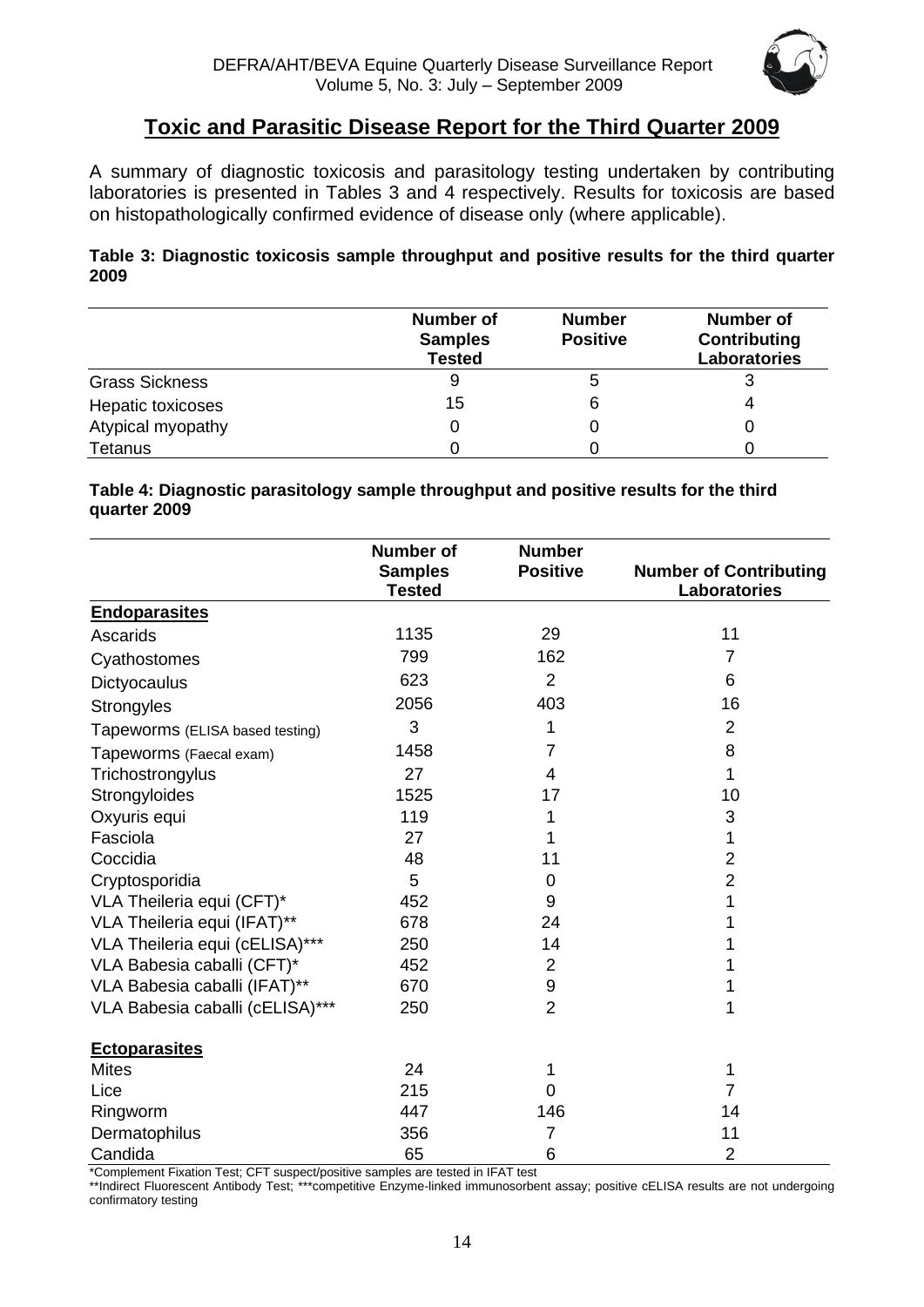

# **Grass sickness surveillance data (www.equinegrasssickness.co.uk):**

A total of 23 EGS cases have been received for the third quarter (July-September 2009), making a total of 103 reports in 2009. The type of grass sickness was reported for 21 cases with 13 (62%) acute cases, 5 (24%) subacute cases and 3 (14%) chronic cases. All of the cases in this quarter were fatal. Four of the acute cases underwent surgery, while 8 horses in total were diagnosed after post-mortem examination. Eleven of these 12 horses had gold-standard diagnosis by means of ileal biopsy or ganglia examination.

The location of one case was not disclosed, with 13 cases reported from England, 7 from Scotland, 2 from Wales.

Of the affected horses 56% were geldings, 39% were mares and 4% were stallions. A range of ages was reported (1 year  $-$  20 years) with the mean age 7.6 years and the median 5 years. The breed of one horse was unknown, with 10 cross breeds and 12 pure breeds reported in this quarter.

It should be noted that the grass sickness surveillance scheme receives data from a wider population in comparison to the data presented in Table 3 and different diagnostic criteria were used. For more information about the grass sickness surveillance please refer to previous reports published in Vol.4 No.2 and Vol.2 No.4.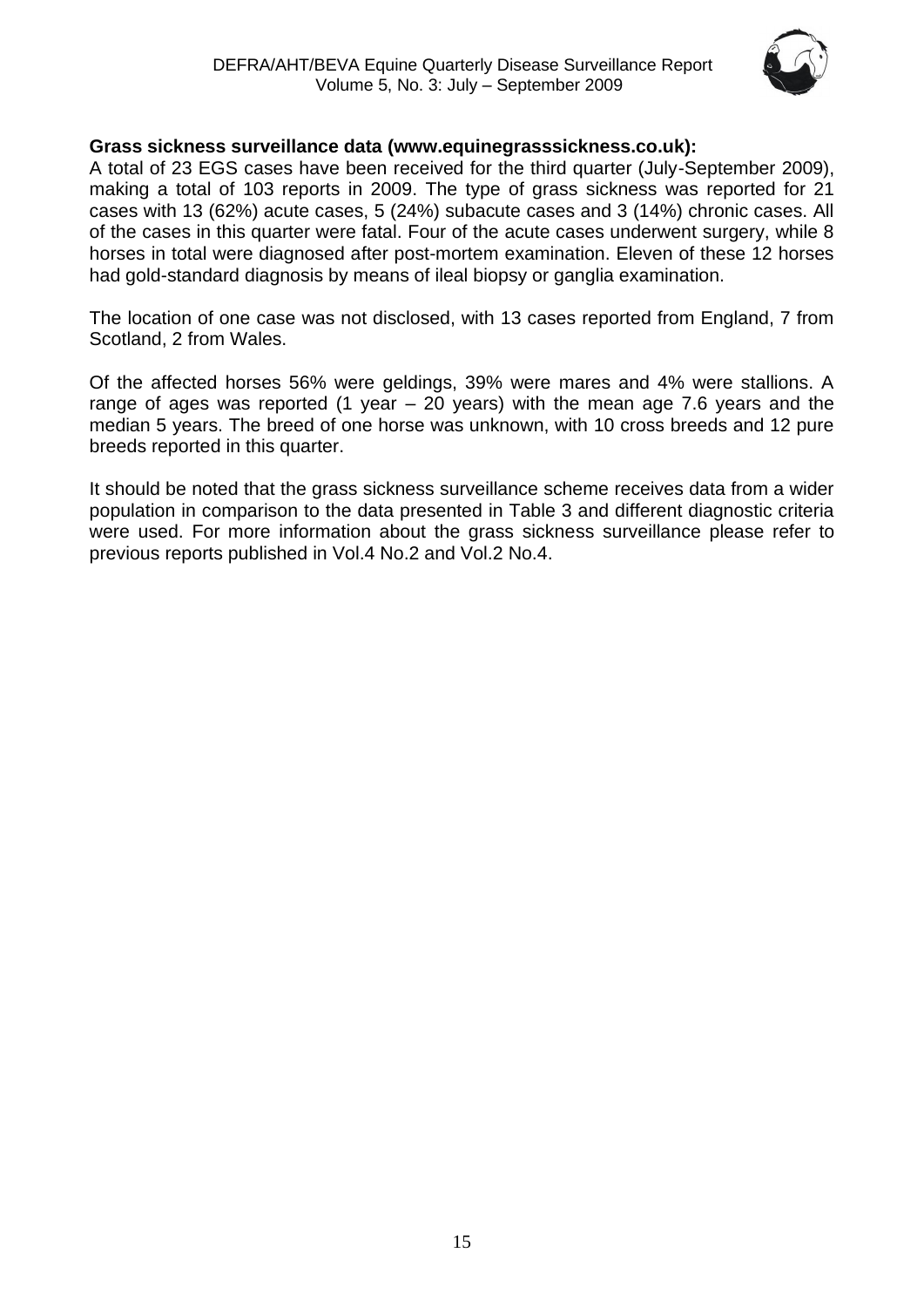

<span id="page-15-0"></span>**The risk of importation of equine piroplasmosis into the United Kingdom**

Alex Thiemann MA, MSc, Vet MB, Cert EP, MRCVS; The Donkey Sanctuary, Sidmouth, Devon

Paul Phipps, Veterinary Laboratories Agency, Weybridge

Equine piroplasmosis (EP) is likely to be unfamiliar to the majority of UK equine practitioners as the UK is currently considered free of the disease. However there is a considerable risk of the importation and establishment of EP due to a number of factors. The purpose of this focus article is to raise awareness and improve monitoring of the situation, by providing a brief overview of the disease, its distribution and transmission.

EP is a tick borne protozoal infection; its distribution has historically been determined by the presence of suitable tick vectors and habitats, and stable equine populations. While it is widely seen in the tropics and subtropics, many European countries are also considered endemic for EP. For a full list of country information the World Animal Health International Database (WAHID) of the OIE at the following website, provides maps and updated surveillance reports: [Click here.](http://www.oie.int/wahis/public.php?page=home)

The parasites Theileria equi and Babesia caballi are the causative agents of EP. After transmission by the feeding activity of infected ticks, they proceed to multiply in equine erythrocytes, resulting in haemolysis and inflammatory changes (T.equi undergoes schizogony within lymphocytes prior to entering the lymphocytes). In equines with no prior exposure an acute or per-acute syndrome may occur with signs including severe anaemia, petechiated and jaundiced mucous membranes, haemoglobinuria, pyrexia, and even death. In less severely affected cases various degrees of chronic signs occur which may mimic other causes of weight loss and general inflammatory conditions.

Equines that are stressed either by exertion (performance athletes), or by immune compromise (foals, geriatric and "working equines") are particularly at risk of severe disease.

In countries where the disease is endemic, constant exposure to sufficient infectious ticks allows a state of "endemic stability" to exist and hence equines from these countries may show none or only very mild clinical signs. As the infection can persist for years or lifelong these carriers may remain infectious to other ticks in the future.

It is important to note that while ticks are the usual route for transmission, in-utero and iatrogenic infection can occur, and have been recorded in the UK. A recent large outbreak of EP in Florida, in which 20 horse were destroyed, was traced to needle re-use. Procedures such as dentistry, stomach tubing, contaminated semen and blood transfusion may also allow spread between horses.

In acute cases diagnosis may be made by direct examination of blood smears but this is not always accurate and for screening purposes or detection of carrier equines serology is required. The current tests used for international trade are a competitive ELISA or Indirect Immuno-Fluorescent Antibody Test (IFAT). These tests are available at the VLA, Weybridge.

Clinical cure may be easy to achieve, but it's very difficult to prevent longterm carrier status. Although B. caballi infection may be sterilised, it is questionable whether full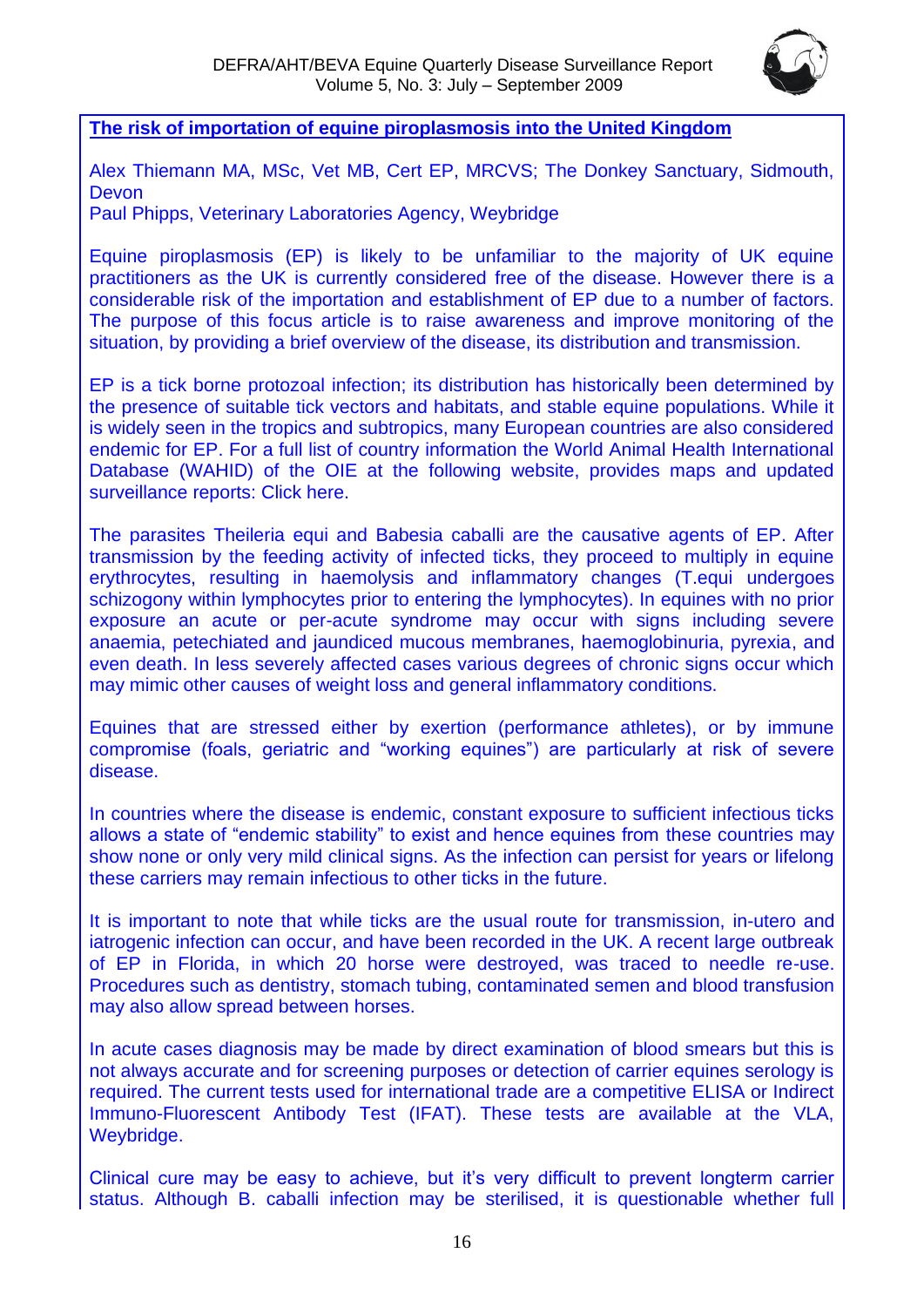

sterilisation of T.equi infections may be achieved with available babesicides and infected horses may remain carriers for life. Suitable drugs are not readily available in the UK and the risk of adverse side effects is relatively high.

There is increasing international travel and importation of equines into the UK, some of these movements are not as well regulated as would be desirable, especially at the lower end of the market and there is no EU regulation or OIE guidelines regarding pre-import acaricide treatment of horses. Currently the UK has a Tripartite agreement with France and the Republic of Ireland such that a health certificate or pre-export veterinary check is not required for "any registered equidae and equidae for breeding and production" imported from these countries [\(Click here\)](http://www.defra.gov.uk/foodfarm/animaltrade/imports/iins/pdf/horses-tin5.pdf).

The implication of this is that carrier equines and/or infective ticks may be introduced into the UK without hindrance. It is pertinent to note that the results of tick surveillance in Great Britain (Vet Record, August 2009) record importation of Hyalomma marginatum marginatum, an exotic tick and known vector of EP, on a horse originating from Portugal and increasing populations of Dermacentor reticulatus throughout south east England, potentially capable of vectoring EP. The results of increasing global temperatures may favour the establishment of such populations, and already autochthonous infection has been recorded in Normandy, France.

Interestingly the situation regarding companion animal movement as regulated by the PETS transport regulations does specify compulsory treatment against ticks prior to leaving Europe, and disease incidence is monitored on a voluntary basis by the DACTARI scheme (Dog and Cat Travel And Risk Information). A similar practice would be beneficial if it were to also apply for horses.

At present the equine industry is thus vulnerable to the introduction of EP and as no legal requirements exist to limit its incursion from parts of Europe, it is up to individual practitioners to advise clients considering importing equines. Recommendations may include blood testing and tick removal prior to import, and a period of quarantine on arrival. For an exhaustive list of precautions the reader is recommended to examine the document provide by the USA in preparation for the World Equestrian Games in 2010 [\(Click here\)](http://www.aphis.usda.gov/vs/nahss/equine/piroplasmosis/EP_and_2010_world_equestrian_games_white_paper.pdf).

Practitioners are also urged to i) notify positive EP results to the DEFRA/AHT/equine disease surveillance scheme, and ii) send ticks found on imported horses to the HPA tick surveillance scheme (contact: Lisa Jameson, Emerging Infection Scientist, Health Protection Agency, Porton Down, Salisbury, Wiltshire, SP4 0JG, [Lisa.Jameson@hpa.org.uk\)](mailto:Lisa.Jameson@hpa.org.uk).





Fig. 1 Fig. 2 Fig. 1: Theileria equi in Giemsa stained thin blood film Fig. 2: Fluorescing Babesia caballi in IFAT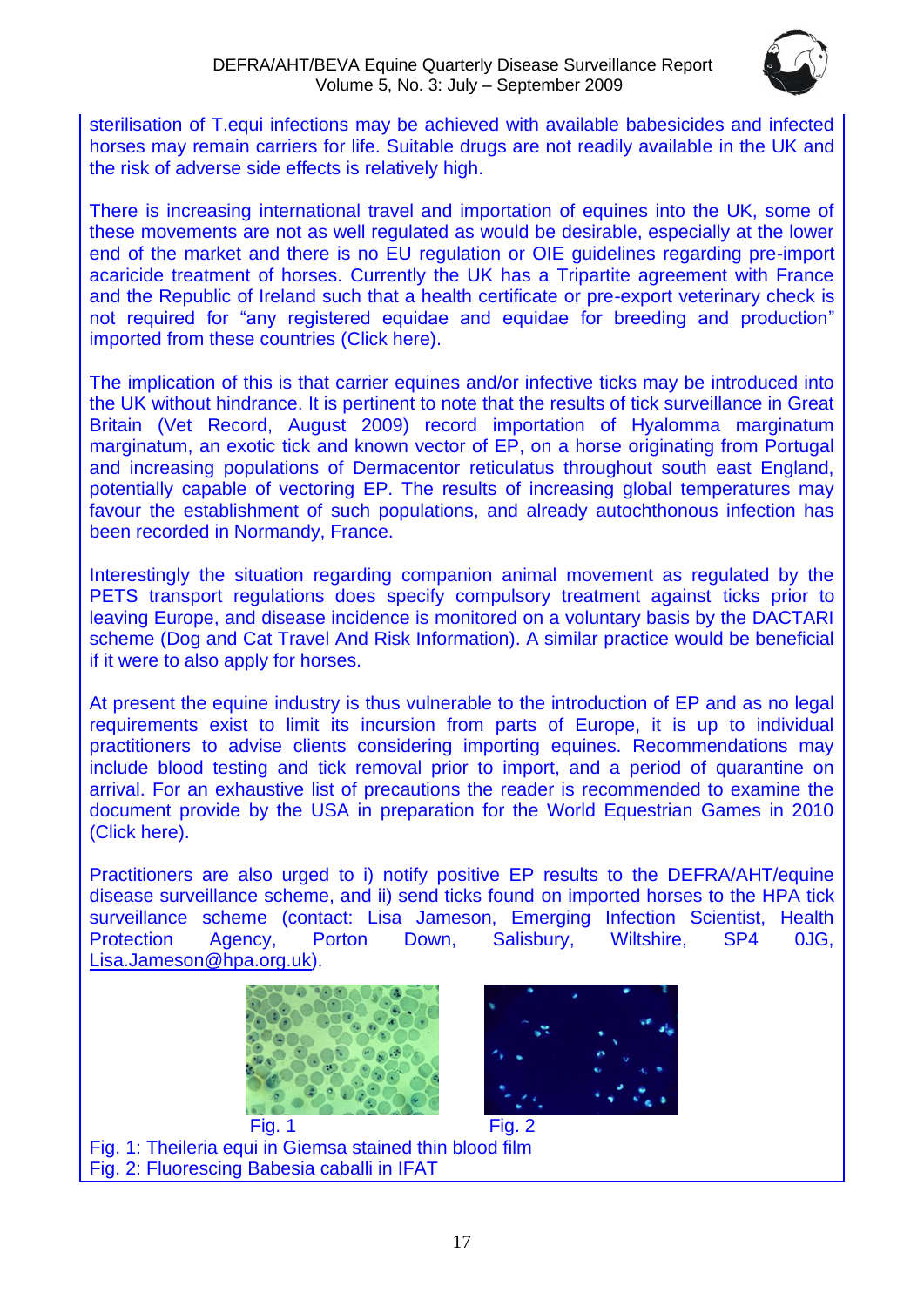

# <span id="page-17-0"></span>**Report on Post-mortem Examinations for the Third Quarter 2009**

# <span id="page-17-1"></span>**East Anglia**

*A total of 23 cases were examined including 8 aborted fetuses.*

Of the aborted fetuses examined this quarter, umbilical cord torsion was suspected as the precipitating cause in 7 of 8 cases. No definitive cause was determined for one case aborted at approximately 120 days of gestation, however infectious agents were excluded.

A case of neonatal death was associated with postnatal asphyxia syndrome.

A 14 month old Przewalski horse was found dead at pasture. Post mortem examination revealed strangulation of distal small bowel caused by a tight band across the mesenteric root.

Post mortem examination of a 20 year old cob stallion euthanased following severe colic revealed caecal impaction and perforation.

A four year old Thoroughbred mare who died suddenly was found to have a marked abdominal haemorrhagic effusion. Abdominal haemorrhage was throught to have originated from rupture of veins in the ascending mesocolon, and death subsequent to cardiovascular compromise. No predisposing causes for the venous rupture were identified. The horse had concurrent cyathostomiasis.

Two cases of death subsequent to grass sickness were reported this quarter. Single cases of gastric rupture, intestinal rupture, intestinal volvulus, acute cardiac failure, splenic lymphoma, multiple pelvic fractures, and Rhodococcus associated osteomyelitis, respectively, were reported.

No cause of illness was determined for a 12 year old cob gelding which showed severe neurological signs with seizure activity and recumbency prior to euthanasia.

Cause of death in the  $23<sup>rd</sup>$  case examined this quarter was not able to be determined.

# <span id="page-17-2"></span>**Home Counties**

*Fourteen cases were examined this quarter.*

Two neurological cases were reported including a case each of spinal compression and *Sarcocystis neurona* infection.

Four animals which presented with colic signs were examined post-mortem. In two of these cases a pedunculated lipoma was found.

Two respiratory cases were examined post mortem including an animal with COPD and another with aspiration pneumonia.

Additional cases consisted of bacterial endocarditis, multiple distal limb fracture, an animal with multiple cysts of *Echinococcus equi*, a calcite cystolite of 16 kg, renal failure and a case of glomerular cystic disease.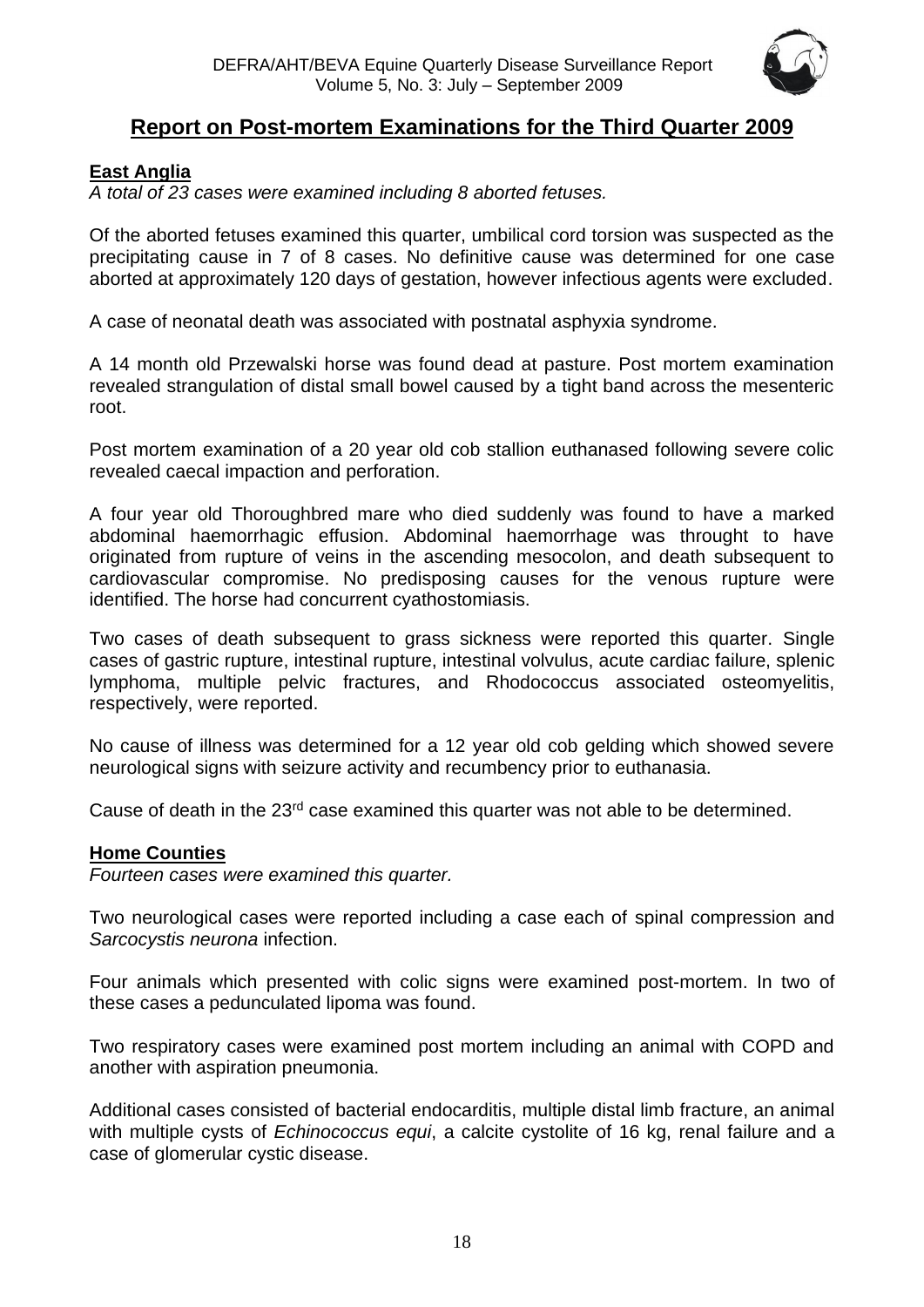

# <span id="page-18-0"></span>**South West**

*Ten cases were examined during this quarter.*

The cases examined post-mortem included a ruptured duodenal ulcer, foal diarrhoea, mild enterocolitis with vacuolar hepathopathy, two large colon torsions (and additional rupture in one case), a case of strangles, grass sickness, a melanoma which eroded the pulmonary artery and bled into the pericardium and two cases without diagnosis.

# <span id="page-18-1"></span>**West Midlands**

*One case was examined post-mortem during this quarter.*

Post mortem examination of an animal with colic and peritonitis revealed necrotic gut with a mesenteric thrombus.

# <span id="page-18-2"></span>**Scotland**

*Twenty cases for post-mortem examination and biopsies from 25 equids were submitted this quarter.*

A five month old Clydesdale colt was presented having been referred to the veterinary hospital with a 1-2 day history of non-specific poor demeanour, progressing to dullness, anorexia, tachycardia and recumbency. The animal was dead on arrival at the hospital. The abdominal cavity contained large amounts of liquid food material with a marked fibrinous peritonitis, and large numbers of adult ascarid parasites (*Parascaris equorum*) free within the abdomen and bound within the fibrinous reaction. A rupture of the proximal jejunum was identified, and numerous ascarid parasites were present within the small intestine and caecum.

A five year old cob cross mare was submitted for post-mortem examination following euthanasia due to signs suggestive of equine dysautonomia (grass sickness). In addition endoscopic examination had identified an ulcerative lesion on the caudal aspect of the soft palate (dorsal surface). Equine dysautonomia was confirmed by gross and histological examination. The dorsal aspect of the soft palate contained a soft, friable, grey to red, 3cm x 8cm ulcerated area, with irregular borders. Histologically the ulcerated area was covered by fibrin and necrotic cell debris, with granulation tissue formation, vascular thrombi, and areas of mineralisation. The aetiology of the palatal ulceration was not determined.

A twenty year old Icelandic mare was presented for necropsy examination following sudden death at pasture. The mare was the third horse in a group of five to die in two days. The group had been moved to a new field ten days previously, ragwort was noted on the pasture; no other toxic plants were identified. At necropsy the liver was diffusely firm, orange /tan, with myriad coalescing tan nodules measuring up to 5mm in diameter, which replaced the parenchyma. Histologically the hepatic architecture was distorted by anastamosing trabeculae of fibrous tissue, which extended around nodules of hepatic regeneration and bridged between portal regions. Megalocytes and binucleate hepatocytes were noted. The findings were considered to be consistent with hepatic cirrhosis, most likely due to pyrrolizidine alkaloid toxicity. The two horses which had died previously were not submitted for necropsy examination. The remaining two horses were subsequently euthanased with clinical signs and biochemical parameters suggesting hepatic failure, and the same disease process is suspected to have occurred in all animals.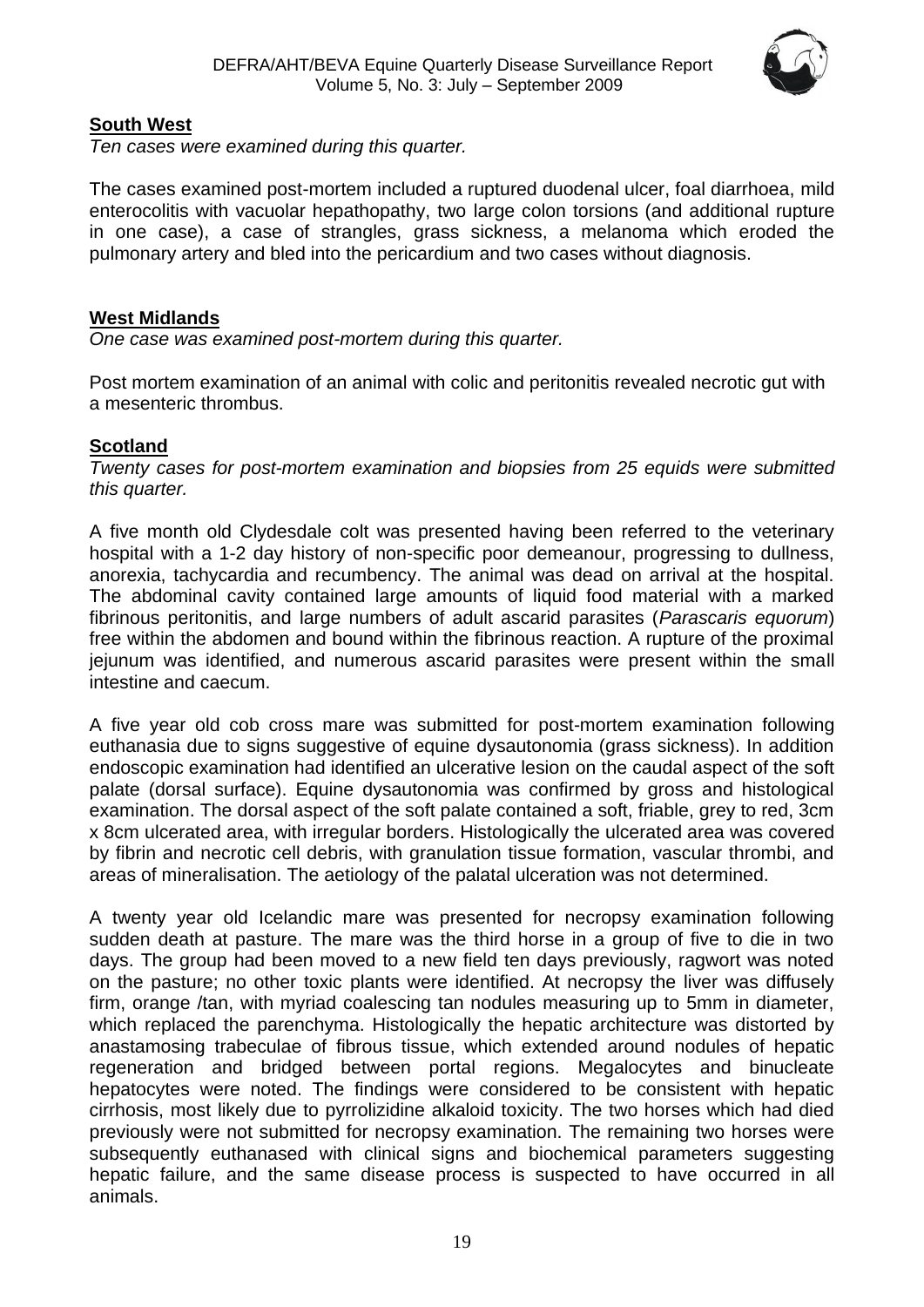

An aged Arab mare was presented for necropsy having been found dead in the field, with no previous clinical signs. The pelvis was fractured in multiple places, with numerous bone fragments embedded within the surrounding musculature. The major lesions were a complete fracture of the pelvic symphysis, complete fractures of the right pubis and ilium above and below the acetabulum, and fracture of the fused sacral bones. Large amounts of partially clotted blood were present between the muscles of the medial thigh regions, and dissecting between the musculature of the right abdomen and thorax. The abdominal and thoracic viscera were unremarkable. Death was considered to be due to haemorrhagic shock following pelvic fracture. The reason for the fracture remains unknown.

A five year old Friesian gelding was presented following a two day history of pyrexia which progressed to marked tachycardia, acidosis and death. The abdominal cavity contained large amounts of red/brown fluid with clumps of fibrinous and purulent material. Peritoneal surfaces were coated with fibrin, and intestinal loops were loosely adhered to each other. A 10-15 cm long defect was present within the gastric wall, which communicated with a cavity, formed by the omentum, and containing well masticated food material. Histologically there was a severe peritonitis, gastric mucosal necrosis, ulceration and haemorrhage, and gastric submucosal and muscular haemorrhage. The cause of the gastric perforation remains unknown.

No gross or histological lesions could be found in a Welsh Mountain pony which became recumbent and unresponsive.

Additional necropsy cases included laminitis (n=2), grass sickness (acute n=2, and chronic n=1), acute enteritis  $(n=1)$ , chronic renal failure  $(n=1)$ , bone cyst in mandible (n=1), and one case of chronic weight loss in which no diagnosis has yet been reached.

There were five additional gastrointestinal cases including mesenteric tear with colonic pelvic flexure entrapment and a secondary rectal tear, caecal rupture, strangulating lipoma, intestinal volvulus and umbilical hernia.

The neuromuscular disease laboratory received muscle biopsies from eight horses. There were two diagnoses of Equine polysaccharide storage myopathy, one diagnosis of Equine motor neuron disease, and one diagnosis of denervation atrophy. In the remaining four samples three were considered to have no significant pathology, and in one case the diagnosis was recorded as open.

Twenty two biopsy submissions from seventeen horses were examined. Mandibular osteoma was diagnosed in a fifteen year old, thoroughbred cross mare. Botryomycosis was diagnosed in a seven year old thoroughbred mare, adjacent to the horizontal ramus of the mandible. A diagnosis of mammary fibrolipoma was made in a fourteen year old hunter type mare, and an intraosseous epidermoid cyst was identified within tissue removed from the pedal bone of a six year old thoroughbred gelding. Other diagnoses included sarcoids (n=2), testicular hypoplasia in a six year old cryptorchid Shetland stallion, and eosinophilic enteritis (n=1). No details were reported from the remaining nine cases.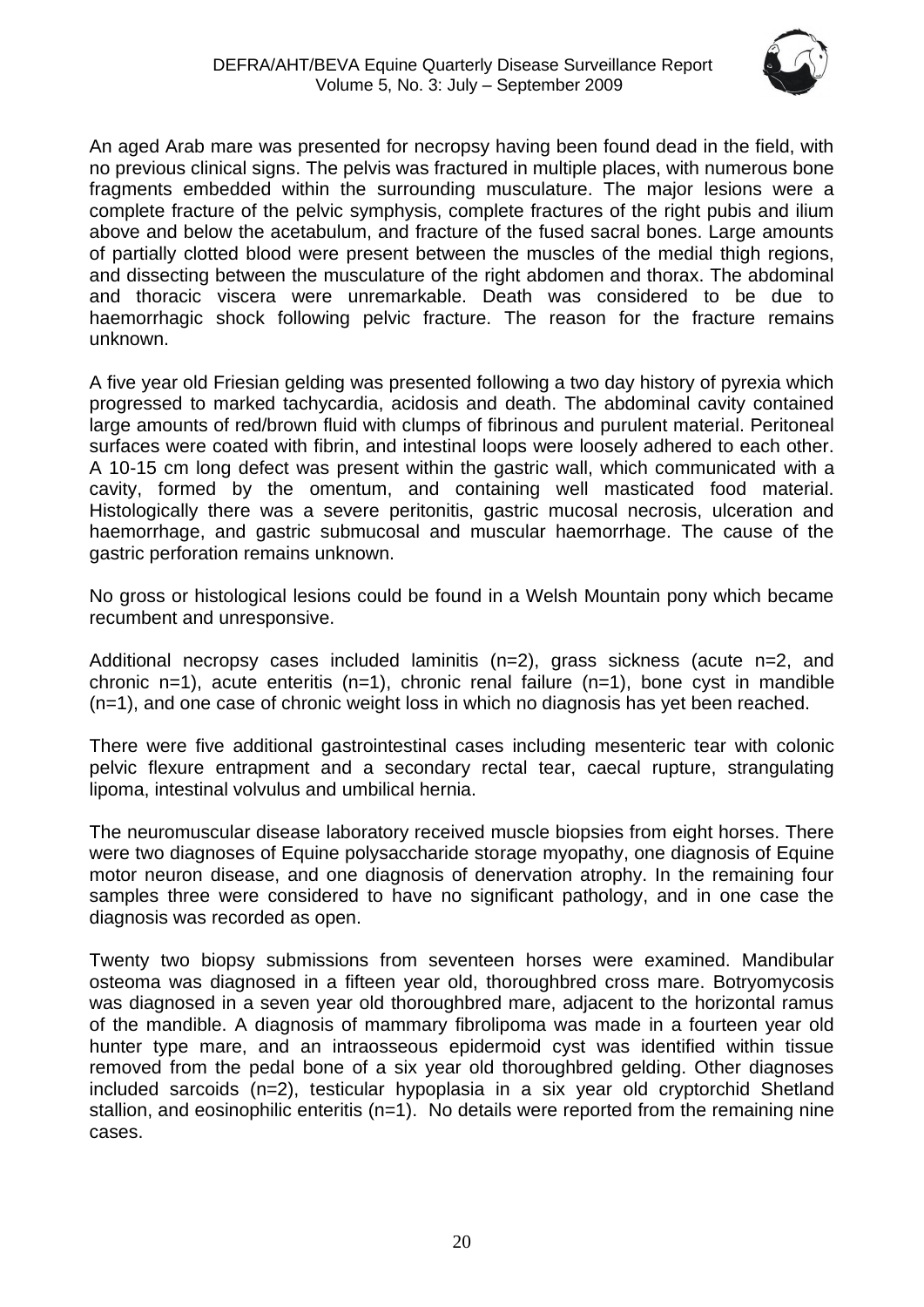

#### <span id="page-20-0"></span>**Northern Ireland**

*Fifteen post-mortem cases were examined during this quarter.*

Significant cases included a foetus aborted at six month gestation. The foetus was partly mummified. Immunofluorescence for *Leptospira* was positive in foetal lung, kidney and adrenal. No other significant organisms were detected.

An abscess in the urachus with histological evidence of septicaemic spread to the lungs was seen in a six-week-old foal. The foal had been ill for three days before death. *Staphylococcus aureus* was isolated from the abscess.

Significant numbers of *Strongyloides* worms were detected on post-mortem examination of three foals, aged three, four and twelve weeks, from two separate premises. A ten-dayold donkey foal was found to have 180'000 *Strongyloides* worms at post-mortem examination.

*Clostridium difficile* toxin was detected in the small intestine of a six-month-old foal that died after sudden onset colic and diarrhoea. On post-mortem examination gas and watery contents were seen in the intestines.

Abdominal haemorrhage from a ruptured vena cava was seen on post-mortem examination of a three-week-old foal. Bruising was present in the shoulder muscles and there was haemorrhage in the right shoulder joint. Trauma was suspected.

A four-year-old gelding was euthanized after being found in lateral recumbency. Haemorrhage was present in the distal cervical proximal thoracic region of the spinal canal. Trauma was suspected.

A four-year-old stallion was found dead. The carcase was severely autolysed. Cyathostome and *Oxyuris equi* worms were present in the large intestine.

An eighteen-year-old mare died within twelve hours of being found bleeding from the rectum. On post-mortem examination there was distension of the colon at the diaphragmatic flexure with thinning of the colonic wall around a 3cm diameter firm nodule. Multiple black nodules 1-2cm in diameter were present in the skin of the perineum and the liver. The spleen was enlarged with multiple black nodules, up to 6cm in diameter, scattered throughout the parenchyma. A metastatic melanoma with colonic haemorrhage was diagnosed.

Acute traumatic skull fracture with haemorrhage was seen in a four-year-old gelding that had died suddenly. On post-mortem examination there was oedema in the soft tissues caudal to the guttural pouches and in the cranial neck. The right guttural pouch was distended with clotted blood an there was haemorrhage into the soft tissue between the guttural pouches. The medial wall of the right guttural pouch was torn dorsally. The torn wall was associated with fragments of the fractured body of the basisphenoid bone which had been avulsed ventrally. Spicules of bone extended dorsally into the floor of the cranial vault and sere associated with haemorrhage around the pituitary gland.

On post-mortem examination of a ten-year-old mare a large abscess, containing over five litres of blood-stained pus was seen in the dorsal aspect of the left gluteal muscles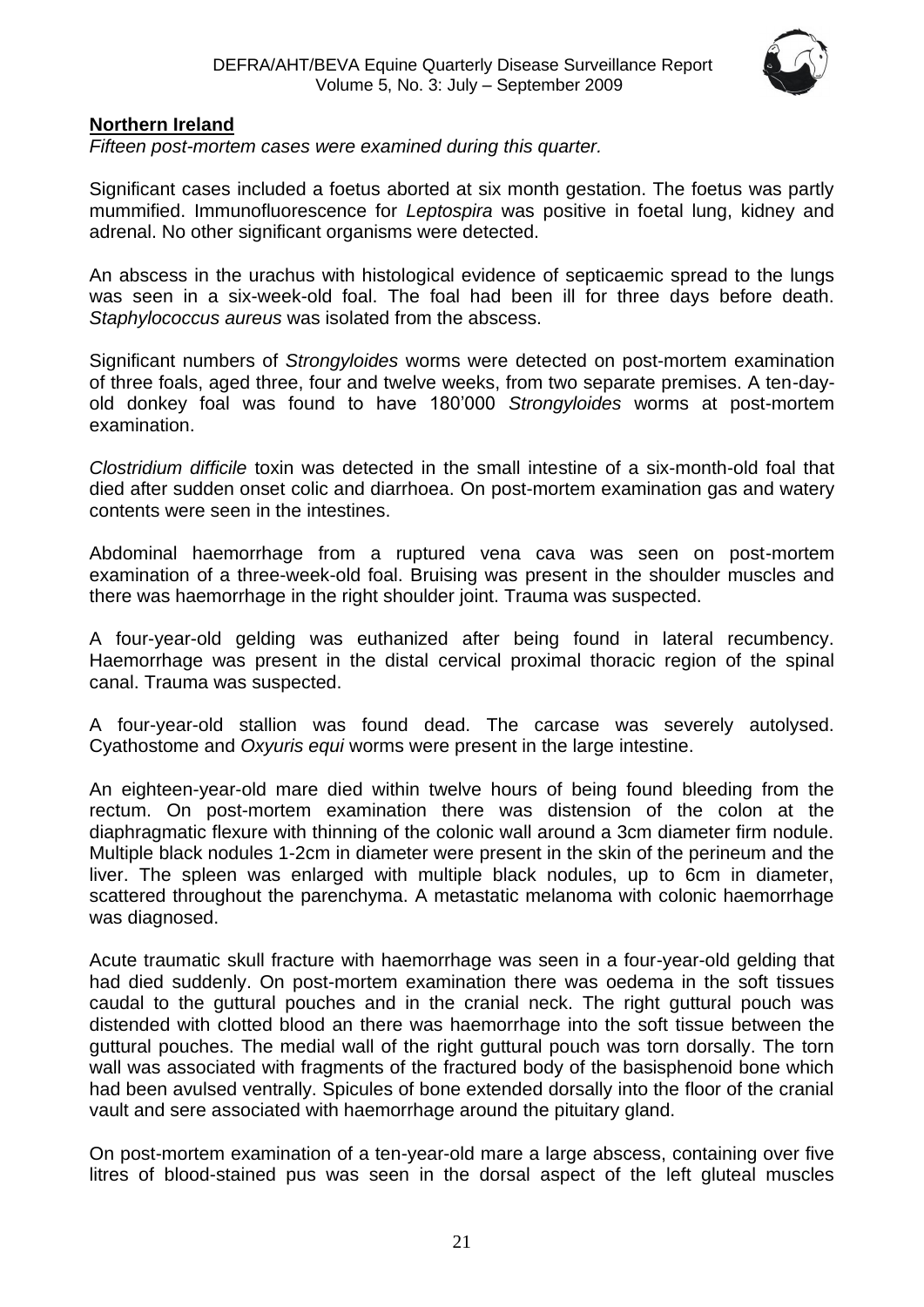

extending from the left tuber coxae to the ischial tuberosity. Subcutaneous oedema extended for the left gluteal region to the coronary band of the left hindleg.

A six-year-old mare was euthanized when it failed to respond to treatment for colic. On post-mortem examination the colon and caecum were impacted with coarse, fibrous ingesta.

A twelve-year-old mare that had died suddenly was autolysed at post-mortem examination. There was a blood-filled space, approximately 15cm by 10cm, in the right cranial lung. Pulmonary haemorrhage was suspected.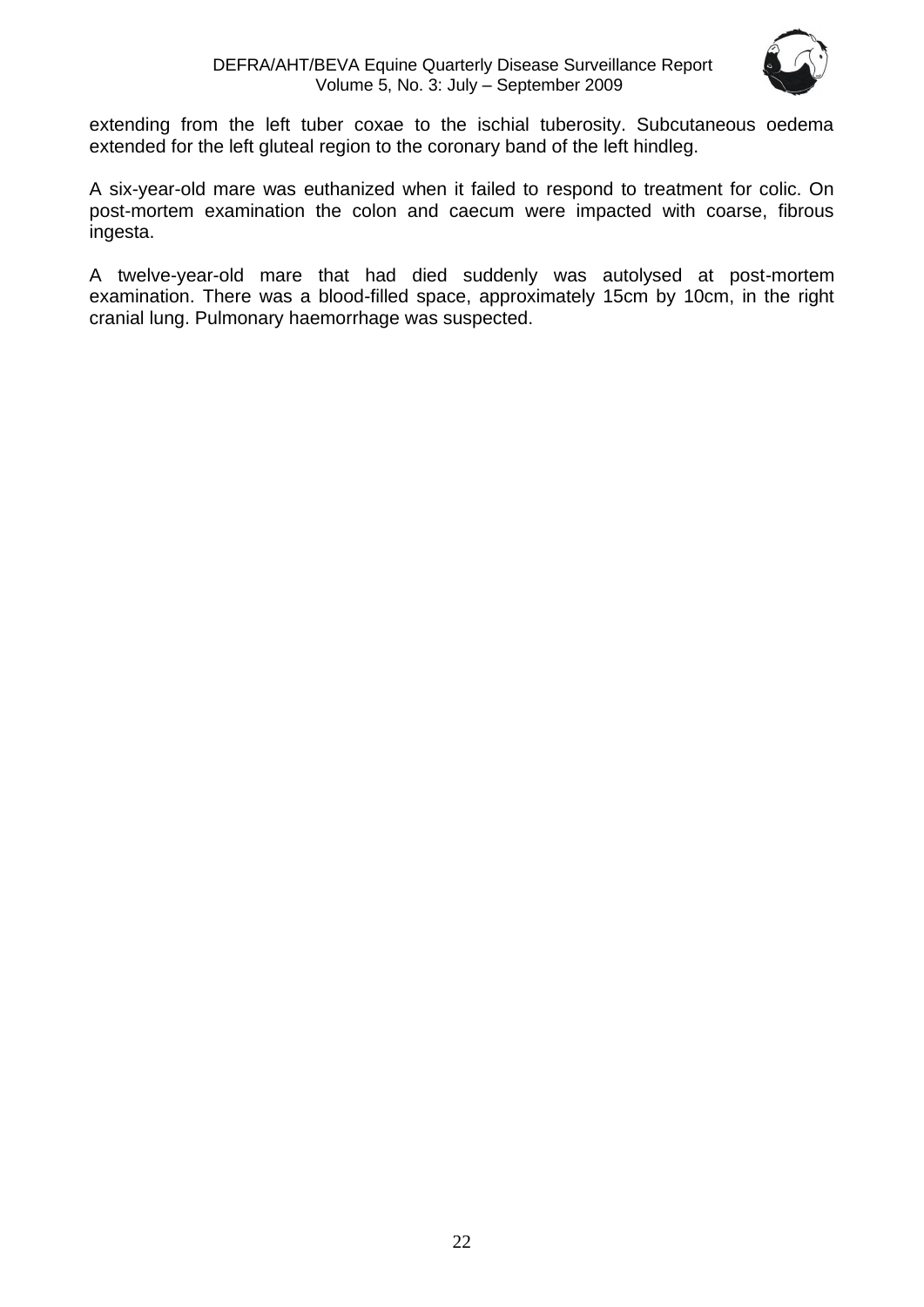

# **ACKNOWLEDGEMENTS**

<span id="page-22-0"></span>**This report was compiled by the Animal Health Trust. We are extremely grateful to the following laboratories for contributing data for this report.**

> Animal Health Trust Diagnostic Laboratory Avonvale Veterinary Practice Agri-Food and Biosciences Institute of Northern Ireland Arundel Equine Hospital Axiom Baskerville Horgan and Partners Beaufort Cottage Laboratories BioBest Laboratories Ltd Capital Diagnostics, Scottish Agricultural College Carmichael Torrance Diagnostic Services Chine House Veterinary Hospital Compton Paddock Laboratories **JSC Equine Laboratory** Liphook Equine Hospital Minster Equine Clinic NationWide Laboratories Newmarket Equine Hospital O'Gorman Slater & Main Veterinary Surgery Oakham Veterinary Hospital Torrance Diamond Diagnostic Services (TDDS) The Royal Veterinary College Three Counties Equine Hospital University of Bristol, Department of Pathology University of Edinburgh University of Glasgow Veterinary Laboratories Agency

All laboratories contributing to this report operate Quality Assurance schemes. These schemes differ between laboratories, however, all the contagious equine metritis testing reported was accredited by the Horserace Betting Levy Board with the exception of the VLA, which acts as the reference laboratory.

We would also like to acknowledge the contribution of the Horserace Betting Levy Board CEMOscheme.